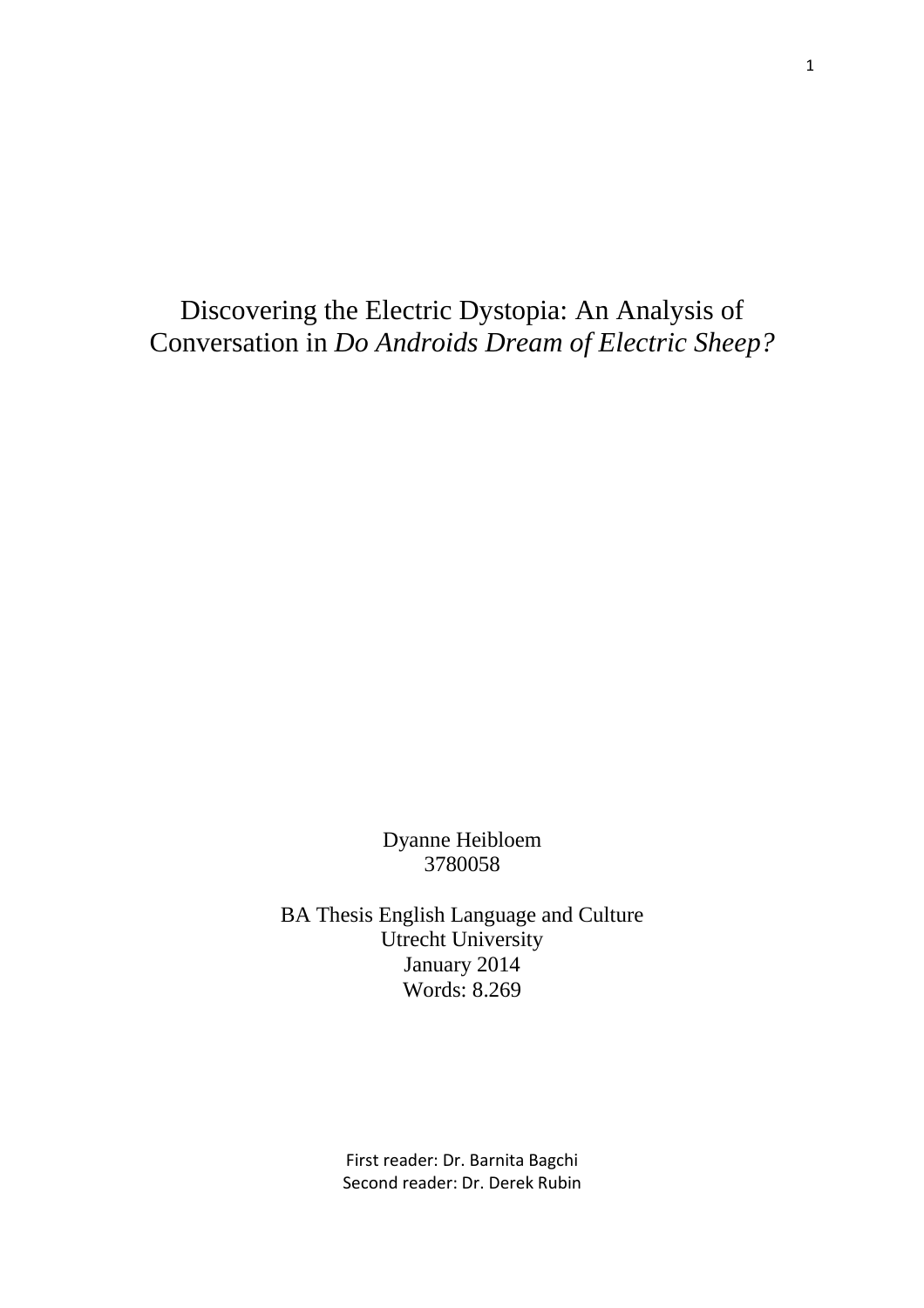# **Table of Contents**

| 1. Introduction                    | 3  |
|------------------------------------|----|
| 2. Staged Conversation and Empathy | 5  |
| 3. Free Conversation and Equality  | 14 |
| 4. Discovering the Dystopia        | 23 |
| 5. Conclusion                      | 28 |
| 6. Bibliography                    | 29 |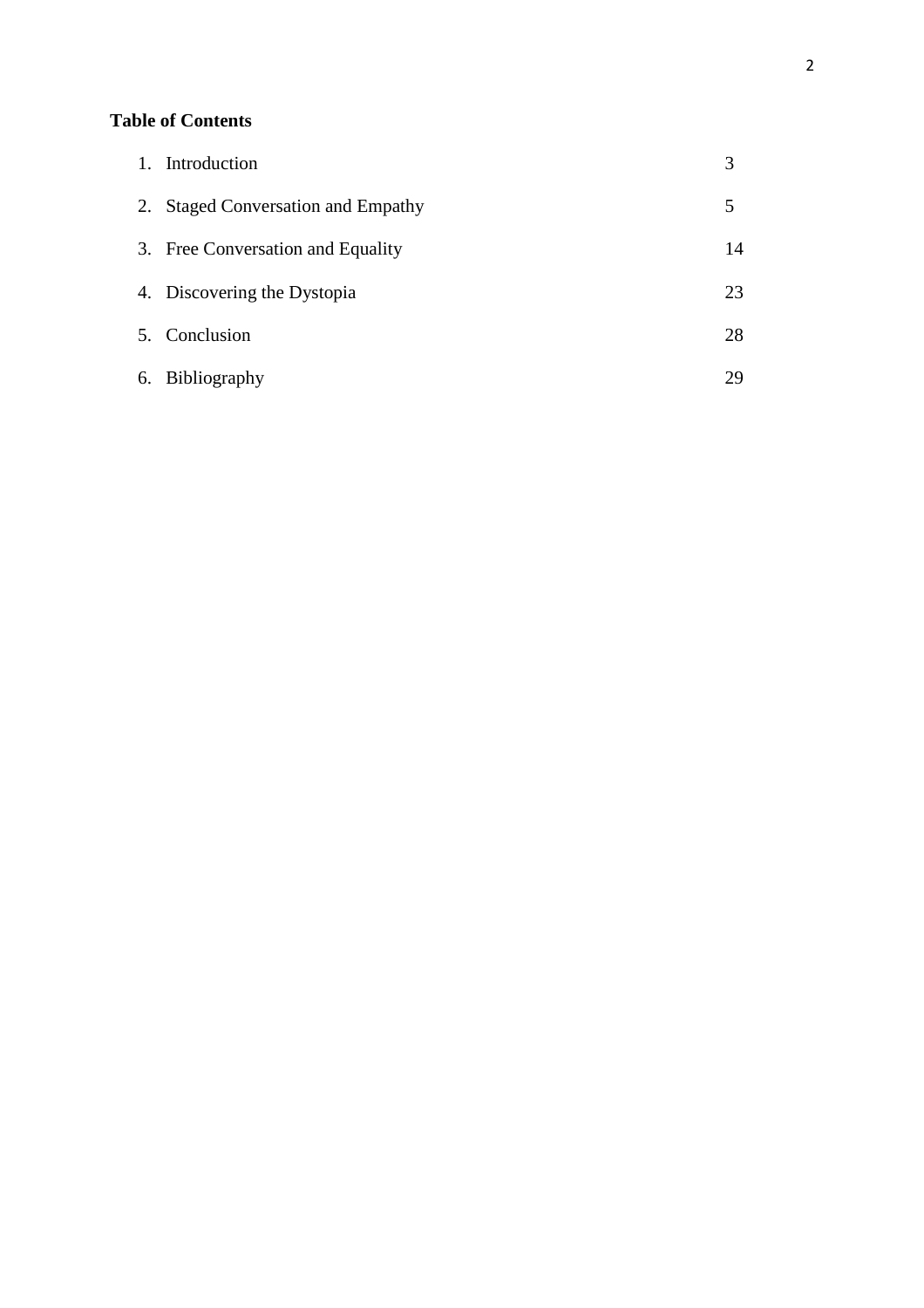## **1.Introduction**

The human desire to create an ideal world, a utopia, has existed at least since Plato's utopia, "The Republic", was written (Shelton). The desire for a better life gave rise to many more works, such as Thomas More's "Utopia", that explore what the ideal society should look like and how it functions. However, with the concept of utopia, comes the concept of an antiutopia or dystopia. According to Hellerung, "it can be said that dystopias are […] descriptions of 'bad places' and the conflicts within them" but "[t]his is of course a generalized way to put it" (11). Phillip K. Dick's "Do Androids Dream of Electric Sheep?"<sup>1</sup> takes the concept of dystopia and applies it to a post-human, possible future, where humans and androids living together forces humans to keep redefining what it means to be human. Due to the government implementing inequality, based on empathic abilities, androids are unable to become equal to humans. For bounty hunters like Deckard, fighting humanity's own creation and maintaining the boundary between what is human and what is not, is part of his daily life. On the other hand, Isidore, who is a special<sup>2</sup>, finds it increasingly difficult to tell apart the real from the mechanical and thus maintain that boundary for himself. The society they live in is far from ideal and while neither of them is very happy with the life they live, it is not necessarily a bad place either. Deckard is looking forward to earning extra bounty money and buying a real animal. Isidore is proud of having a slightly higher IQ than most specials and is able to hold a steady job. Initially, they seem to have found a way to live reasonably content in a world that is far from any utopian ideal. However, the novel describes the 24 hours in which their definitions of man and machine are being tested and changed, along with their perception of the world they live in. This change in perception seems to make them temporarily view their

l

 $^1$  The novel "Do Androids Dream of Electric Sheep?" by Philip K. Dick will from now on be referred to as DADoES.

 $2$  The word special is used in DADoES to refer to people whose IQ is lower than that of the average person.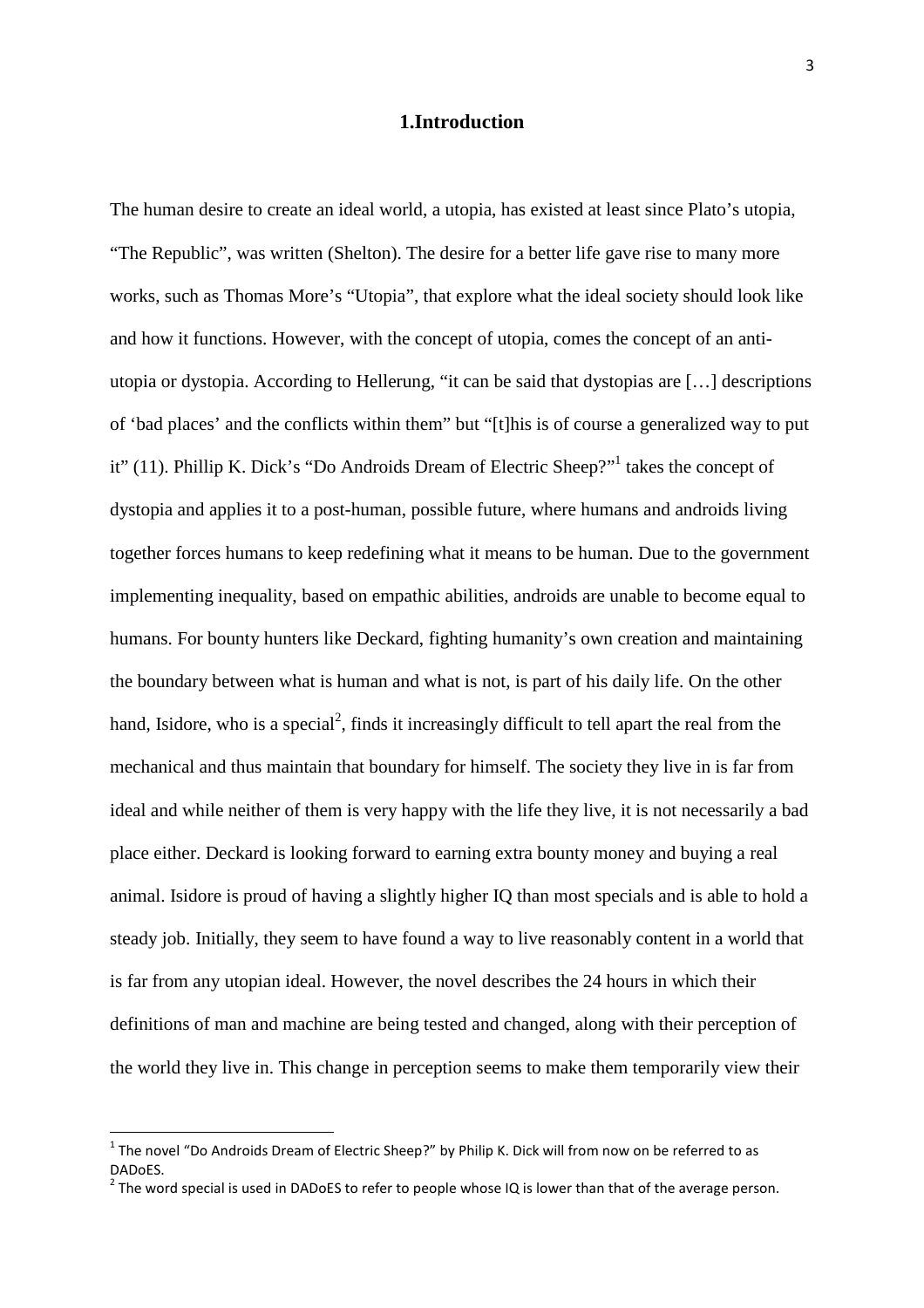world as a dystopia, a place in which they don't want to live. Only through divine intervention do they seem to overcome this personal crisis and find a way to accept the world as it is.

Conversation is an important aspect in analyzing this novel, because both Isidore and Deckard have some important conversations with both humans and androids that cause them to reevaluate their ideas about humans, androids, and religion. This thesis seeks to analyze how conversations in Philip K. Dick's DADoES influence Deckard and Isidore, in terms of the dystopian and utopian, the androids they are living with and their definitions of the human and the android. A contrast will be made between staged conversations and spontaneous conversations and how these conversations raise the issues of inequality, empathy, and defining the human in a world where androids, are becoming increasingly more advanced and desire freedom and equal rights. This thesis argues that the conversations Deckard and Isidore have in DADoES are important and play a significant role in making them view their world as a dystopia, where humans are no longer in control of their own creation and challenging humanity's superiority, causing them to nearly lose their sanity, until after divine intervention they are able to accept their imperfect lives in a dystopian world.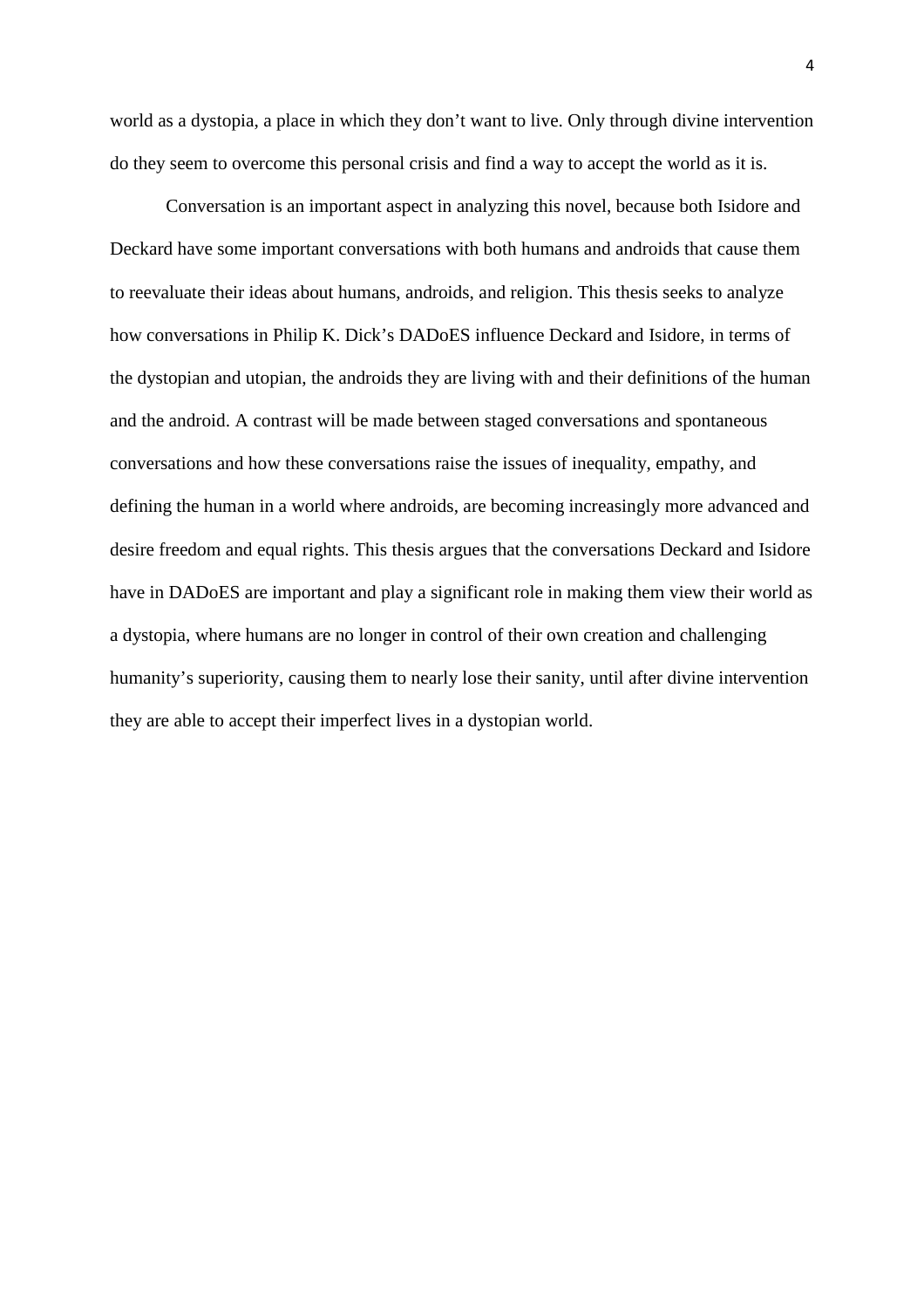## **2. Staged Conversation & Empathy**

"'An android,' he said, 'doesn't care what happens to another android,' 'Then,' Miss Luft said, 'you must be an android."<sup>3</sup>

Both Deckard and Isidore are influenced by the conversations they have during the event in DADoES. Their conversations with both androids and humans force them to rethink their definitions of the human, the android, and the legitimacy of their government's distinction between the two. However, before analyzing the conversations in DADoES, it is important to be aware of two different types of conversations that Deckard and Isidore have in this novel. As a bounty hunter, Deckard occupies an unique position in which he has access to various means to distinguish between humans and androids, such as the Voigt-Kampff apparatus. Due to the conversation oriented nature of this scale, consisting mostly of question and answer sequences, the interaction Deckard has with suspects through means of administering this test can be categorized as him having a, somewhat limited, conversation with them. On the other hand, Isidore also occupies a unique position, due to him being a so called "chickenhead" (Dick, 15). He lacks social contact with other humans around him due to his status as a special and frequently listens to his TV in order to replace this lack of social interaction. The process of Isidore listening to the TV and responding by thinking about what has been said, could also be considered a form of conversation. These kind of conversations, that are influenced by the Voigt-kampff scale or limited by the TV, will from now on be referred to as 'staged conversations', because the key difference between these and other conversations, from now on referred to as 'free conversations', is that both Deckard and Isidore are not able to express themselves as freely as they otherwise might have.

In response to the increasing amount of androids impersonating humans the "Voigt Empathy Test has been devised by the Pavlov Institute" and approved by the government (Dick, 25). While administering this test Deckard has to pick from a series of preselected

5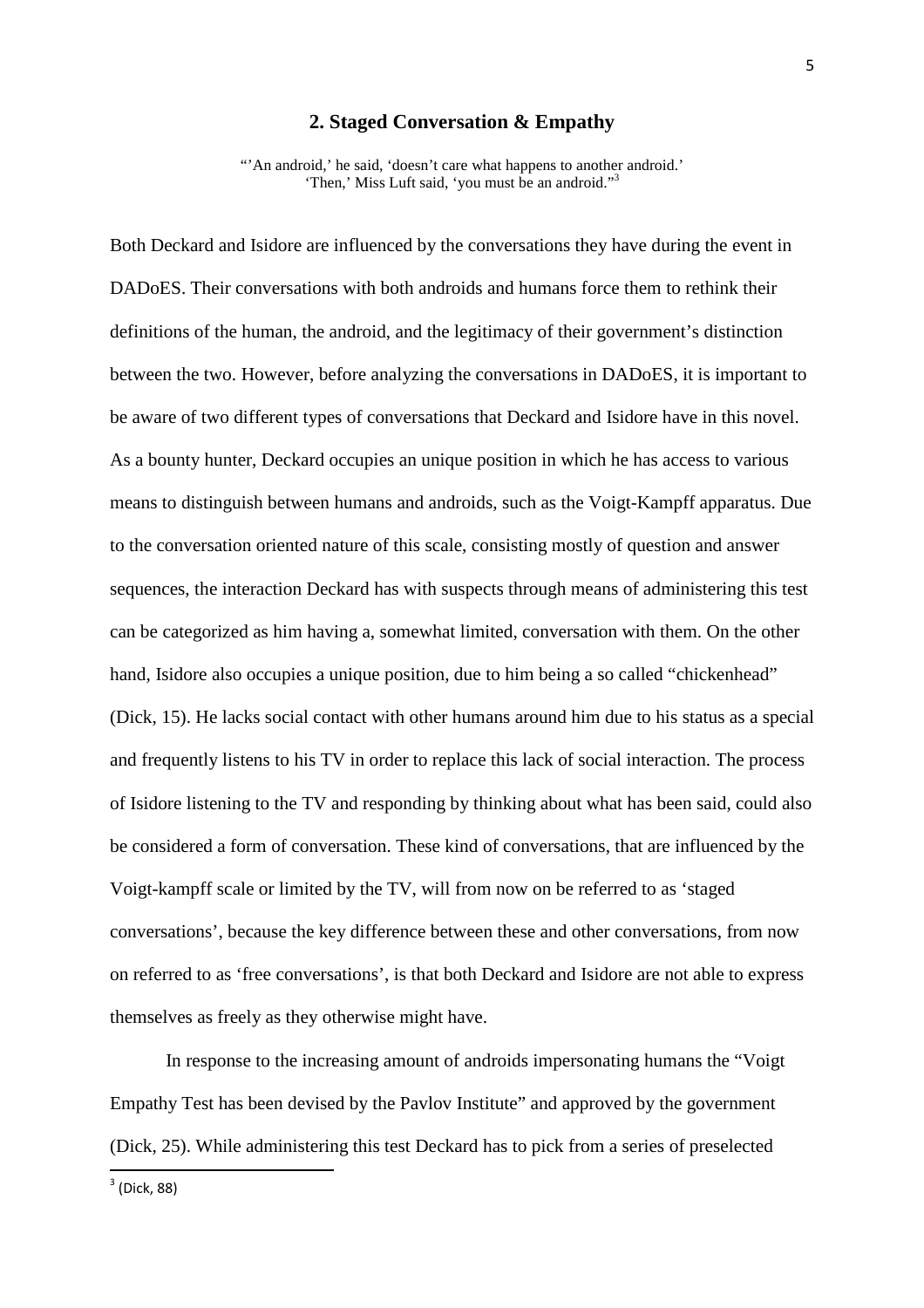questions and interpret the responses, their corresponding response time, and the data gathered by devices that monitor behavioral changes, such as eye movement and blushing. However, a new, more advanced, type of android has been invented, "The Nexus-6 android" (Dick, 25) and this is a reason for concern. As Deckard describes it:

"the new Nexus-6 brain unit had from a sort of rough, pragmatic, no-nonsense Standpoint evolved beyond a major – but inferior – segment of mankind. For better or worse. The servant had in some cases become more adroit than its master. But new scales of achievement, for example the Voigt-Kampff Empathy Test, had emerged as criteria by which to judge" (Dick, 25-6).

Not everyone is convinced that this empathy test can accurately expose a Nexus-6 android. Deckard is therefore send to the Rosen company, who manufactures these androids, in order to test the Voigt-Kampff scale.

Administering of the Voigt-Kampff scale is part of his job and it requires Deckard to put on a serious and business-like attitude. However, he also seems to do this to protect himself from the emotional impact the results might have on him. If a suspect turns out to be an android he or she will be retired. Deckard seems to hide behind the rules and limitations provided by the scale in order to ignore the moral implications of killing androids. The first time Deckard administers the test, his attitude changes from having a relatively casual conversation with Rachael and Eldon Rosen, to him becoming more distant while he sets up his equipment and explains how the test works. This distant and almost clinical attitude, revealing no emotions to the unexpected news that Rachael might be an android, is typical for the state of mind he enters every time he administers this test. Regardless of the subject and his feelings towards them and their possible fate, he remains professional.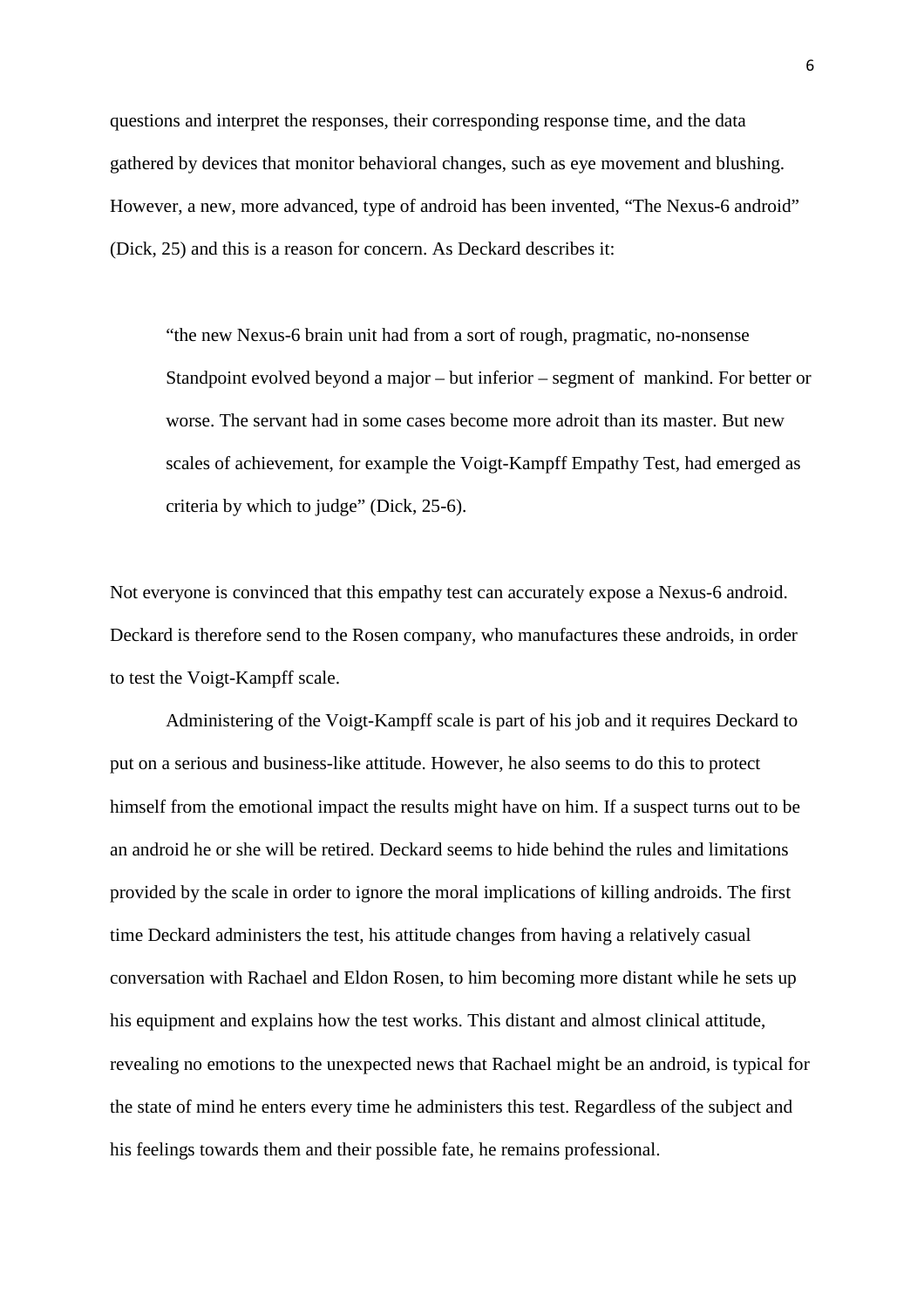This is an important change in his behavior considering that The Voigt-Kampff scale is meant to test for the presence of a key component of human nature, namely empathy. Deckard accepts his society's definition of the android, which despite its intelligence, is a machine and unable to feel empathy (Galvan, 414). The Voigt-Kampff test is based around this assumption and so is Deckard's faith in its ability to distinguish between humans and androids. However, "[Deckard] had wondered […] precisely why an android bounced helplessly about when confronted by an empathy-measuring test" (Dick, 26). He eventually comes to the conclusion that "[e]mpathy, evidently, [exists] only within the human community […]" and that it requires "an unimpaired group instinct" (Dick, 26). However, according to Seegert, "[e]mpathy is rooted primarily in a subjects ability to identify imaginatively with another being"(39-40). This definition of empathy would prevent humans from defining themselves by rejecting others without feeling guilty (Toth, 66). However, the sole purpose of this scale is to exclude androids. The assumption that androids cannot feel empathy seems to ease the human collective's conscience, because "if humans alone have the power to empathize, then their only emotionally profitable, mutually beneficial relationships occur with each other" (Galvan, 414). This philosophy allows humans to "violate […] an android without having to violate their own identity" (Toth, 66).

The scale's focus on non-electric animals in order to test the subject's ability to feel empathy is also questionable. While administering the test Deckard usually "[outlines] a number of social situations" and the subject is supposed "to express [their] reaction to each as quickly as possible"(Dick, 41). While testing Rachael, all of the scenarios that Deckard chooses from his list include some form of animal abuse. There is mention of a "calf-skin wallet", a "butterfly collection", a "bearskin rug", the act of boiling a live lobster, and even bullfights (Dick, 41-3). When Deckard tests Luft, she responds like an android, without empathy, to the suggestion of being served boiled dog, by saying: "Nobody would kill and eat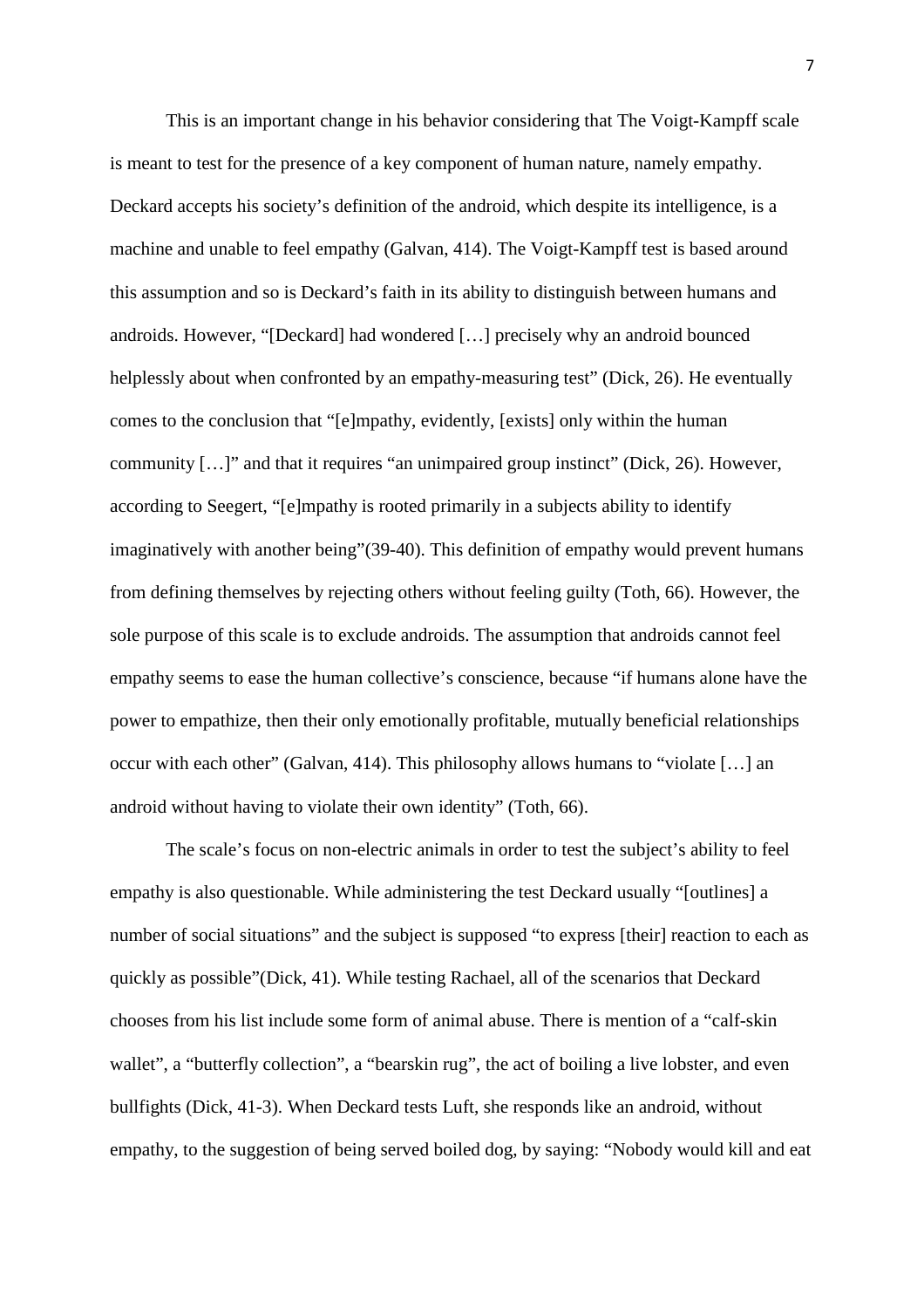a dog […] [t]hey're worth a fortune" (Dick, 89). However, her verbal response is "consistent with attitudes toward animals displayed by [humans]" (Vint, 4), which raises the question of whether it really is empathy or greed that makes animals so valuable in this setting. On the other hand, there are scenarios that include some form of human interaction, but those are meant as a distraction. In these scenarios an android would fail to register the important part, the hidden animal abuse, and focus on the human interaction.

The first time Deckard administers the test, this tunnel vision almost leads Deckard to believe that he misdiagnosed a human as an android. Only when he is allowed to ask one more question does Deckard divert from the standard by suggesting that his bag is made from "babyhide", to which Rachael responds too late, proving she is indeed an android. While Deckard manages to correct his mistake, this first staged conversation sets the tone for his changing attitude towards both the scale and his views on androids and humans throughout the rest of the novel.

Luba Luft, a German opera singer, is the second person Deckard has a staged conversation with. Even though Deckard has a fondness for opera and Luft's singing voice, he almost immediately becomes cold and professional while preparing the test. While the question and answer sequences with Rachael were very organized, it seems as if Luft's lack of knowledge about the English language, due to her German roots, is hindering her ability to respond properly. Due to her confusion about the meaning of certain words and unorthodox responses, Deckard cannot properly interpret her answers. While most notable interactions between Luft and Deckard take place outside of this segment of staged conversation, the way this conversation progresses is an interesting diversion from a set standard.

Rachael was the ideal test subject, despite the fact that she briefly made Deckard doubt the reliability of the scale. On the other hand, Luft is making it impossible to use his test and is manipulating language in order to survive. While Deckard doubts whether she is sabotaging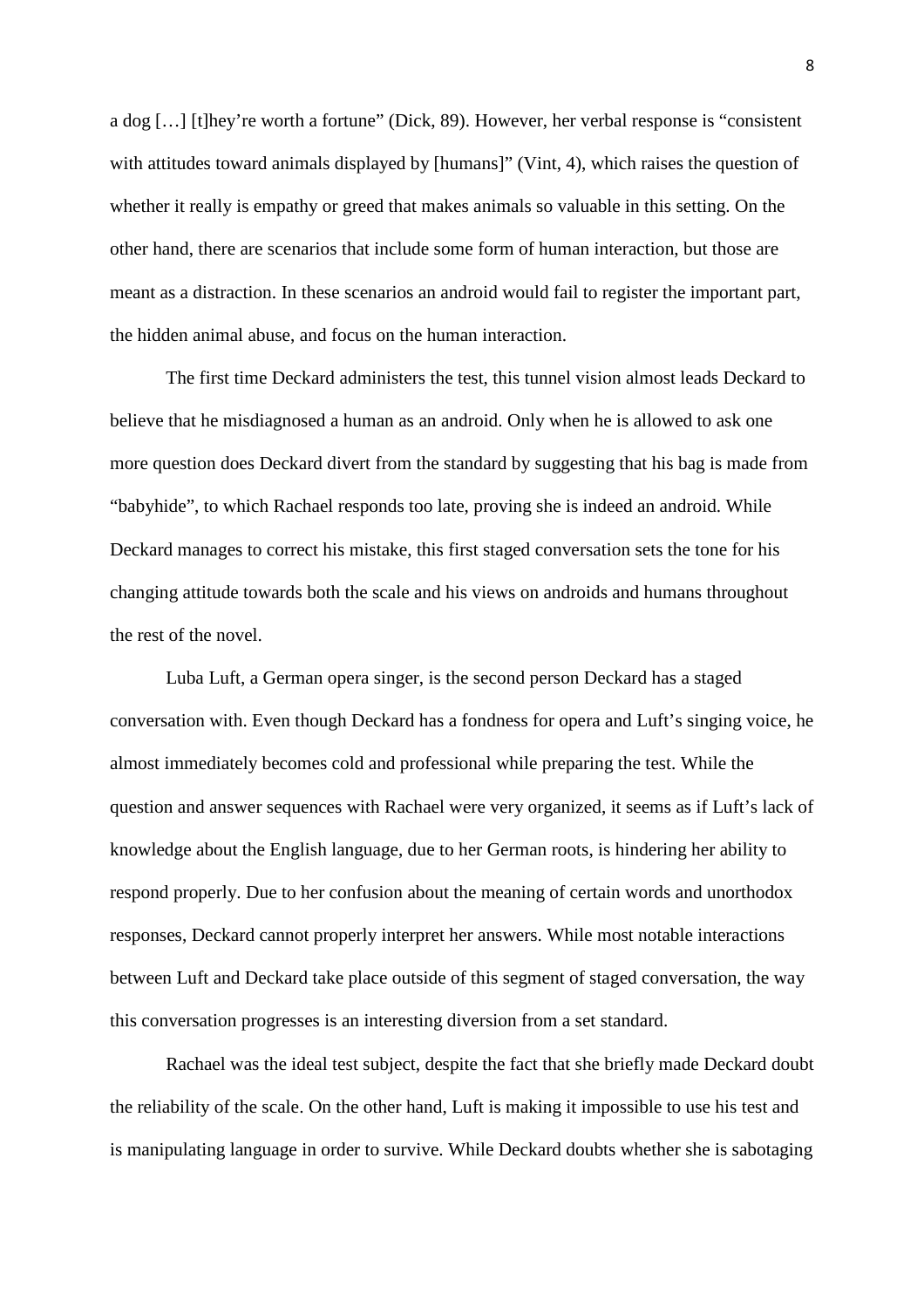the test on purpose or not, he finds he has come across another possible case of a human being misdiagnosed. While Rachael's excuse was that she grew up on a space station, and therefore had an underdeveloped sense of empathy, Luba might indeed be suffering from the test being administered in something other than her first language. Both these staged conversations show that there are issues with the Voigt-Kampff test, which is something that Deckard cannot help but notice.

Neither of the tests performed on androids proceeded flawlessly and eventually Deckard uses the test on a human. This is the only staged conversation that is not described in detail, but the results confirm that Phil Resch, another bounty hunter, is a human. This news shatters Deckard's old definition of what it means to be human. Due to the lack of material to analyze it is impossible to see how Deckard's feelings changed as he came closer to reaching this conclusion. However, it is evident that in order to protect his definition of what it means to be human, Deckard felt that, due to Resch's cold attitude towards androids and the pleasure he seemed to derive from killing them, he had to conclude he was an android. However, the scale failed to give him the answer that he was not so much expecting as he was hoping to receive. The contents of this staged conversation are not as important as the reason for having it and the conclusion Deckard received from it.

Shortly after testing Resch, Deckard wants to be tested himself. Resch's lack of empathy for androids does not prevent him from being categorized as a human. Therefore Deckard wonders whether something is wrong with himself, which results in the following short, staged conversation:

"Aloud, Rick said, 'I'm going down the elevator with an android I've captured. And suddenly someone kills it, without warning.'

'No particular response,' Phil Resch said. […]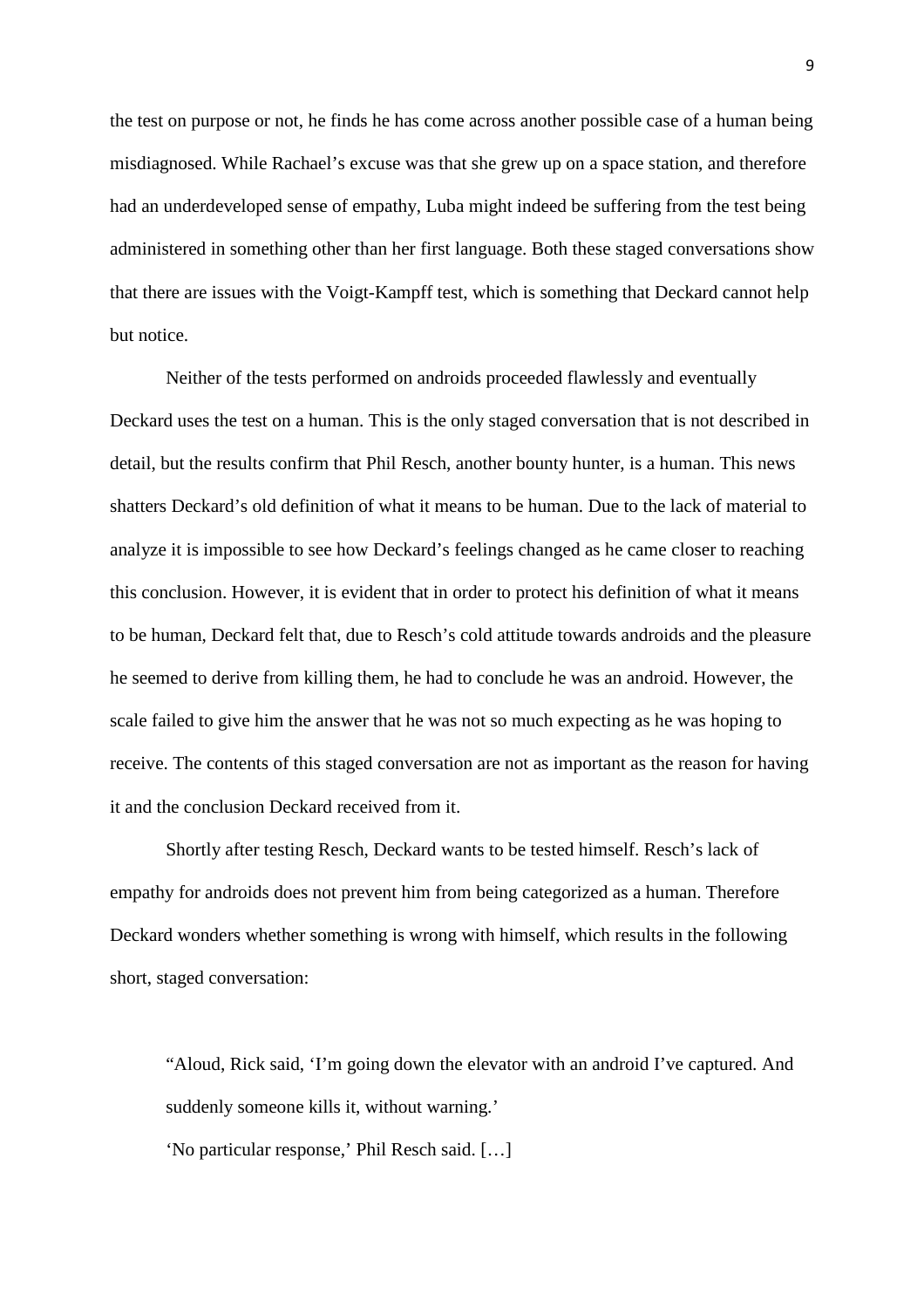Rick said, 'A female android.'

'Now they're up to 4.0 and 6 respectively'" (Dick, 123).

Deckard has to manipulate the language of the test by coming up with his own scenario, because the scale does not test for empathy towards androids. Deckard takes on the role of both the interviewer and the interviewed, while Resch has to read the results. Deckard previously only tested androids or people he suspected were androids. However, this time he knowingly uses the test on himself to confirm the change in his empathic abilities.

While Deckard's staged conversations rely on both parties interacting, the one sided ones Isidore has with his TV and Buster Friendly do not. He is forced to watch the only channel his TV can receive a channel that promotes emigrating from Earth to Mars and Buster Friendly. While the fragments of conversations he listens to help him feel less lonely, they also create a new type of loneliness due to him being reminded of society's views on specials. The ads "[inform] him in a countless procession of ways that he, a special, wasn't wanted" (Dick, 17). Buster Friendly is first mentioned in DADoES when Isidore visits his new neighbor(s). After he knocks on the door the TV is turned off. However, Isidore senses "the presence of life beyond that of the TV" (Dick, 53). The TV, the people, and conversations that appear on it represent life to him. The fact that Isidore considers an electric machine, such as the TV, a replacement for human interaction is the first case of a human in DADoES showing this kind of attitude to machines. Compared to Deckard, Isidore occupies an entirely different emotional vantage point. He misses human interaction and tries to hold on to any type of interaction he can find. Buster Friendly represents "twenty-three unbroken warm hours a day" (Dick, 63), but Isidore also notices Buster's subtle criticism of Mercerism, a religion revolving around empathy. To Isidore it seems as if Buster and Mercer are "fighting for control of our psychic selves" (Dick, 65). Buster seems to be manipulating language in order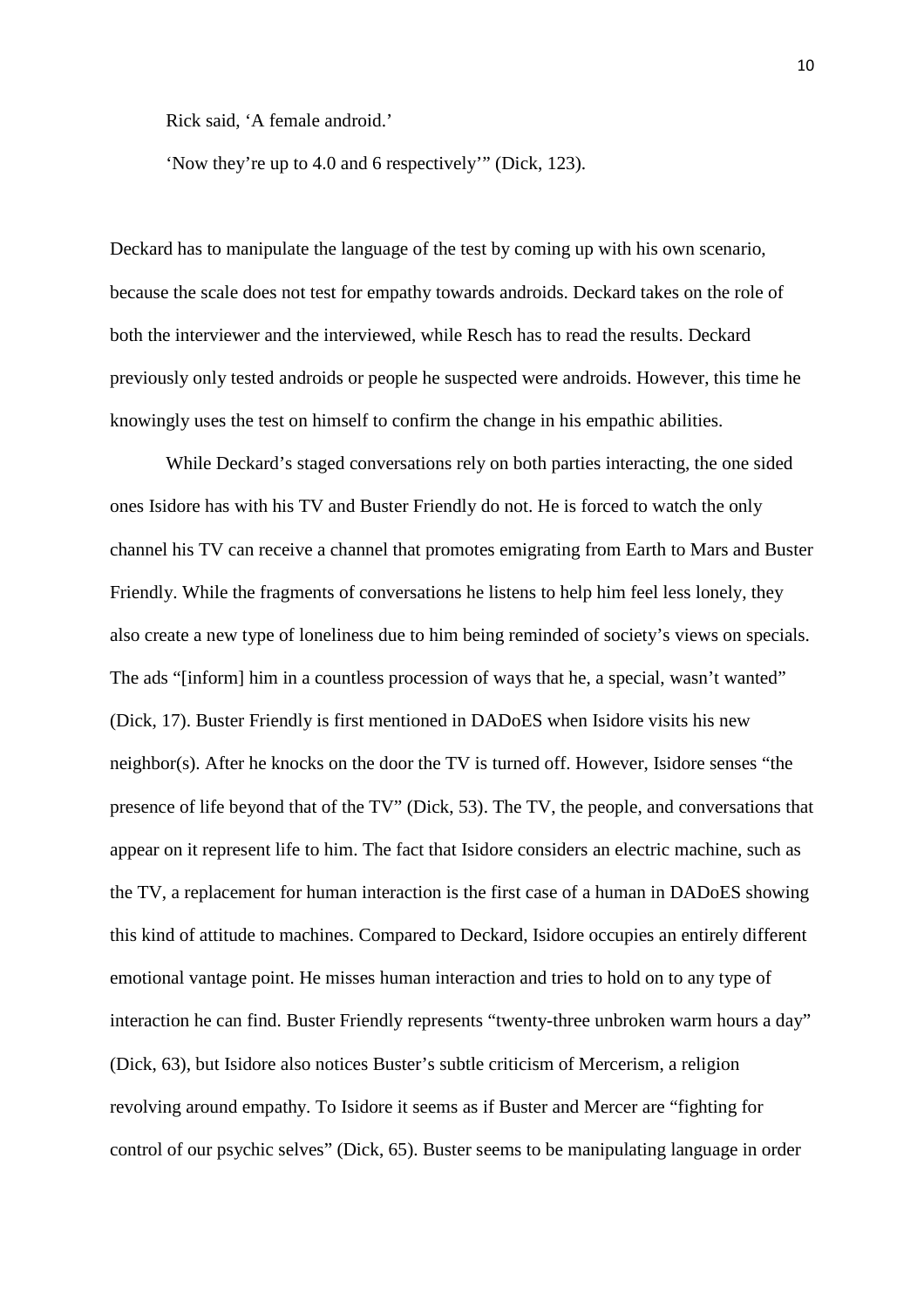to fight this religion. As a host for a popular show he can reach a large audience, but in order not to alienate them he has to be careful when expressing his criticism. In his announcement he exposes the lie that is Mercerism to the world, in the hopes that it will change humanity's ideas about empathy. However, Isidore remains faithful, because his sense of empathy is also what allows him to care about his android neighbors.

Initially, Deckard wants to hold on to the conclusions he can draw from administering the Voigt-Kampff test. However, ultimately it is these staged conversations that make him doubt his own definition of the human, the android, and the legitimacy of humanity's superiority over androids. Every time he applies the test it fails to give Deckard the conclusive answer he wants and needs in order to feel justified in killing them. He does not doubt the results, but he does start doubting their meaning. The scale can be used to clinically discern between humans and androids, but Deckard's emotions and growing empathy towards certain androids are preventing him from doing his job. According to Vint, it is also "the first sign that he is becoming a new sort of human, one who cannot separate cognition from affect, and thus is resisting becoming like an android himself" (4). However, Deckard is not the first person to develop this kind of attitude towards androids, as Isidore walked this path before him.

In DADoES empathy is a clearly defined concept that can be detected by a conversation oriented scale. Empathy has become the binding factor for the human collective versus that of the android individual. Language itself has become a trap for androids, because they can never pass the Voigt-Kampff test. For androids, "[t]o respond means to submit to the code's inherent lack of reciprocity" and thus contribute to their own undoing (Galvan, 421). Rachael and Eldon Rosen are the first to try and undermine this test, but this is only a small attempt compared to Luft's complete resistance of the test. She fights the language aimed at convicting her by manipulating her own. This urge might come forth out of self-interest, but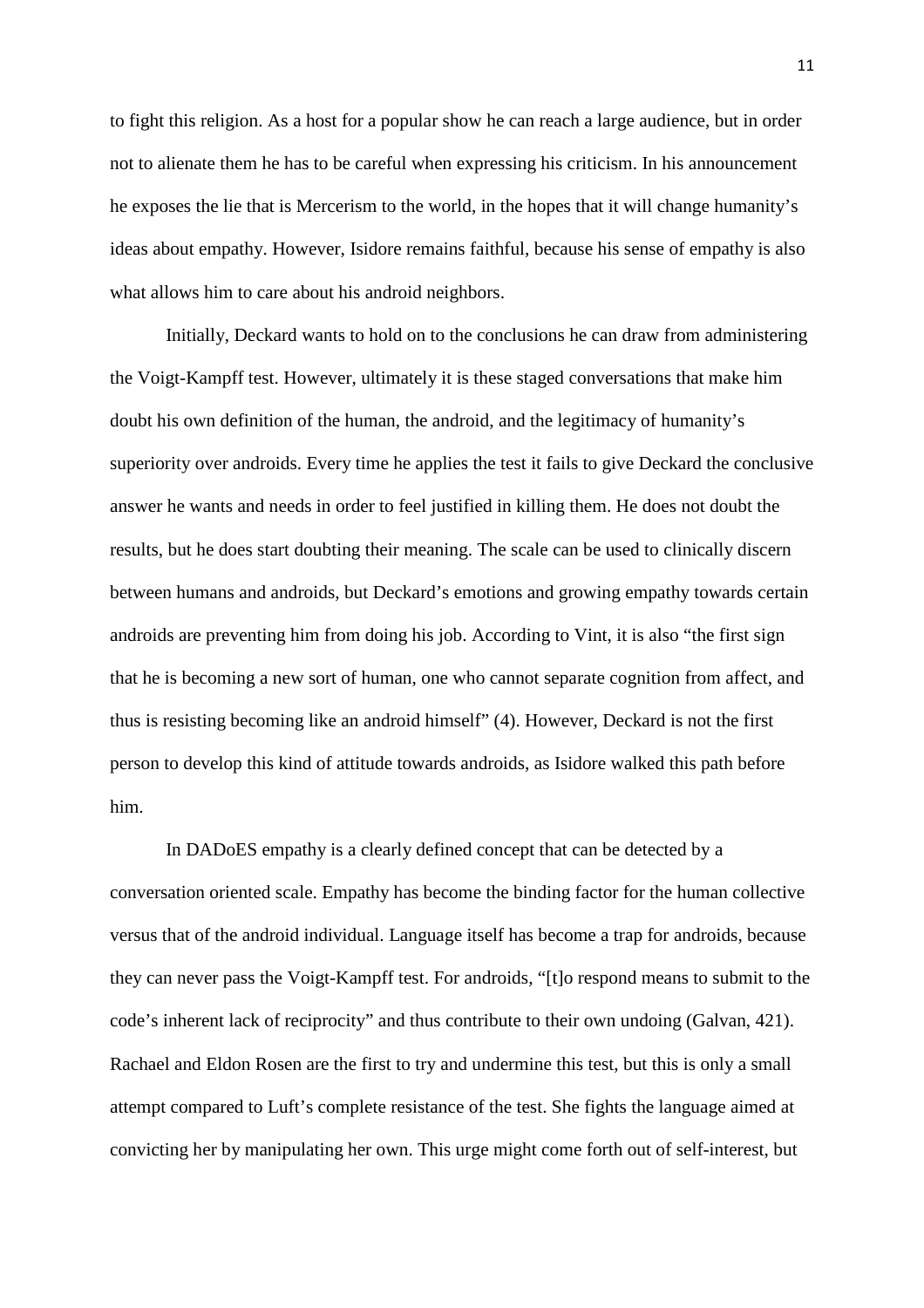that on its own is not an indicator of a lack of empathy. Luft "destabilize[s] language, in such a way that throws into question […] previously unexamined structures of power", leaving Deckard to realize that the boundaries by which he did his job are not set in stone (Galvan, 421). The only crime androids seem to have committed is their desire for freedom and their increased self-awareness. This is ironic, because androids are human-made simulations of humans and the purpose of inventing new brain types seems to be for the purpose of allowing them to be more realistic replicas (Seegert, 40). However, the rogue androids seem to have evolved beyond their original purpose as servants and their creators have lost control over their creation due to the android's desire for freedom. The language used by the Voigt-Kampff scale serves as a boundary to prevent androids from successfully passing themselves off as humans, thus allowing humanity to maintain their superiority in the current hierarchy (Seegert, 40). Deckard's job initially seems to be to maintain a natural border between humans and androids, but once he realizes that this border is an artificial human design, he finds himself unable to do his job properly. Isidore on the other hand does not seem to maintain any border, because of his wide range of empathic abilities.

Buster Friendly manipulates language in order to address this inequality based on empathy by showing the world that empathy as defined by Mercerism is fake and artificial. However, "[a]fter this announcement, the world continues just as usual […] it does not produce the panic and uproar that Buster Friendly obviously hoped for" (Plura, 4-5). While "what passes for 'empathy' among humans derives far more from a cultural construction than from any categorical essence" it is something that the human collective holds on to in order to not have to redefine what it means to be human (Galvan, 415). While Buster sees empathy as defined by humans as the enemy, it is because of empathy that Isidore and eventually Deckard come to care for androids and mechanical animals. Through staged conversations the definition of empathy is challenged, but its old definition is not completely cast aside. For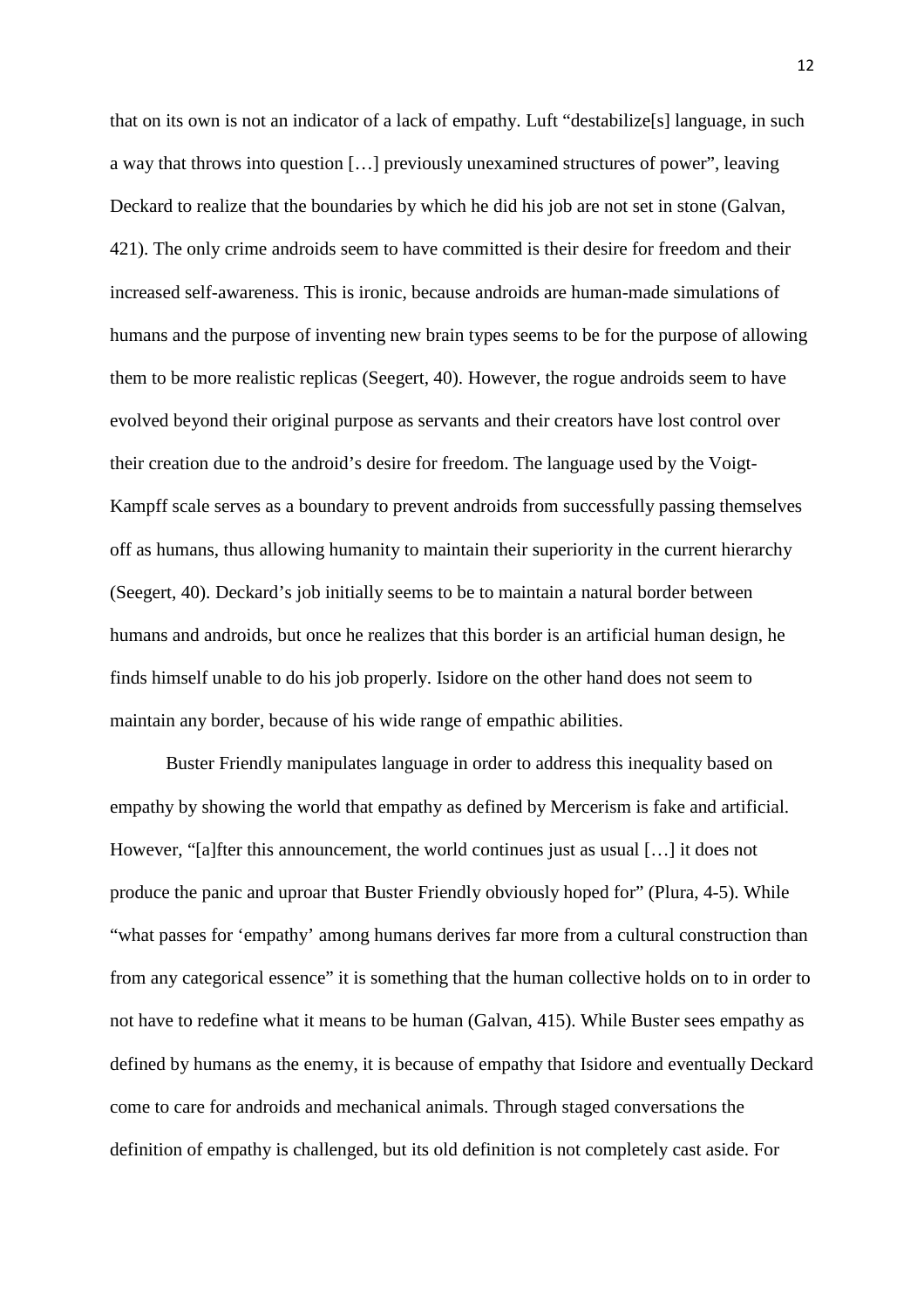both Deckard and Isidore its meaning is altered and has expanded to include more controversial life forms. If it is true that "the emphatic gift blurred the boundaries between hunter and victim" (Dick, 26), then Isidore's vision seems to have always been blurred while Deckard reaches this point near the end of DADoES. The staged conversations Deckard has have a significant influence on his empathic ability, while listening to Buster Friendly tested Isidore's. Both of them will be further influenced and tested by the free conversations they have during the course of the novel.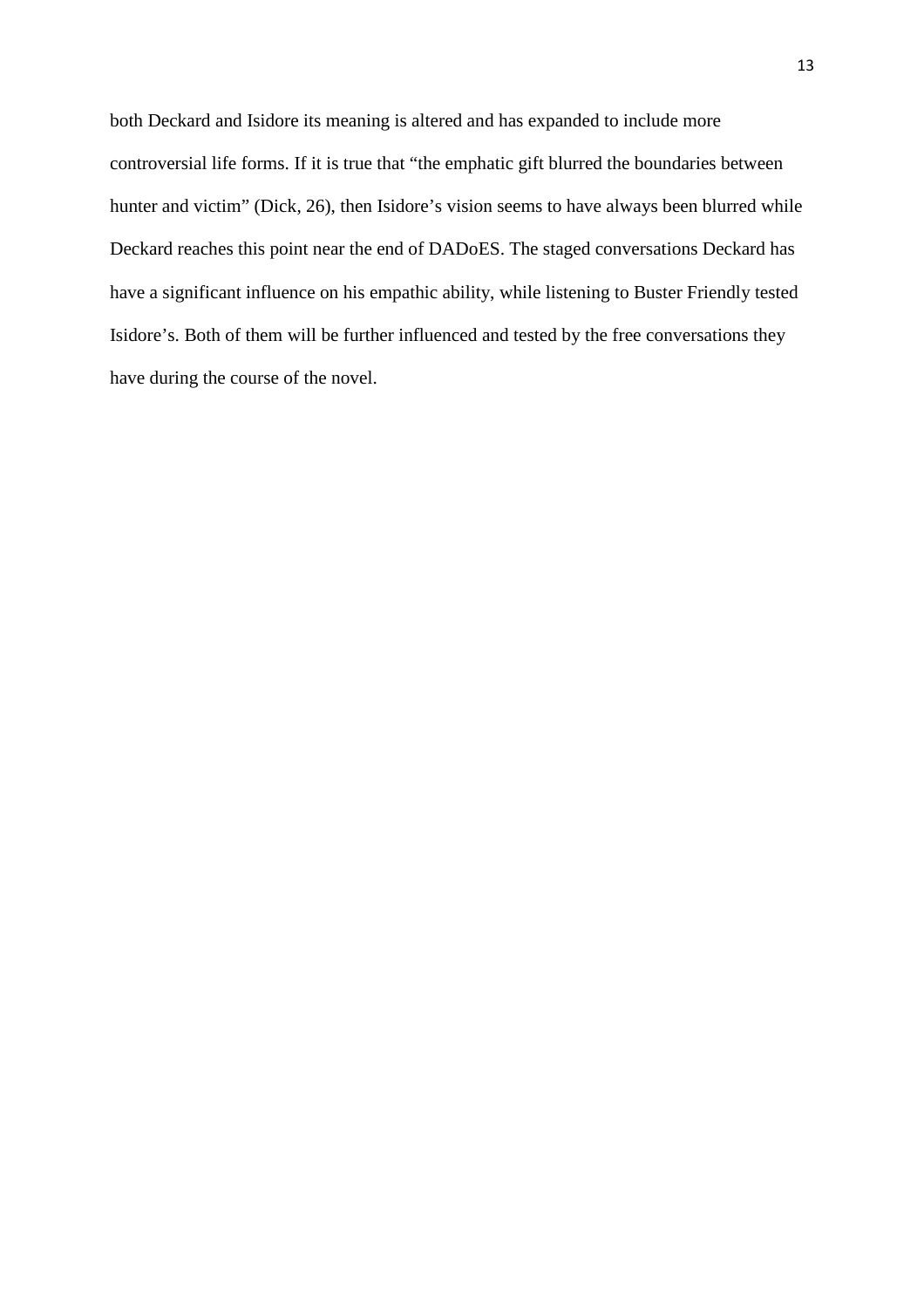#### **3. Free Conversations & Equality**

"I've never killed a human being in my life" Iran said, 'Just those poor andys.'"

In this thesis the term free conversation includes the other conversations both Deckard and Isidore have in DADoES. While Deckard has conversations with both humans and androids, most of Isidore's conversations are with his android neighbors and he only has contact with other humans at his work.

The mood organ<sup>5</sup> is mentioned when Deckard is first introduced. Emotions are one of the many factors that influence the course of a conversation, but the mood organ reduces them to settings that are categorized by number. However, even though "he hadn't dialed for it" Deckard's wife manages to irritate him (Dick, 1). They have a discussion concerning the misuse of the mood organ, which escalates when Iran threatens to dial the maximum by saying: "for greater venom, then I'll dial the same [...] I'll dial the maximum and you'll see a fight that makes every argument we've had up to now seem like nothing", in order to win their argument (Dick, 2). Iran argues it is unnatural to influence her feelings and started to resent using the mood organ. Instead of preventing herself from feeling the silence and loneliness, she would rather face it and suffer, knowing that it is a natural human reaction. Deckard tries to convince her to dial something else. While it is natural for him to be concerned about her, the way he tries to solve the problem feels artificial:

 "'[W]e'll dial a 104 together and both experience it, and then you stay in it while I reset mine for my usual businesslike attitude […] meanwhile I'll know you're not sitting here brooding with no TV.' […]

'I can't stand TV before breakfast.'

 $\overline{\phantom{a}}$ 

 $<sup>4</sup>$  (Dick, 1)</sup>

 $<sup>5</sup>$  The mood organ is a fictional machine in DADoES that artificially alters the users mood and state of mind.</sup>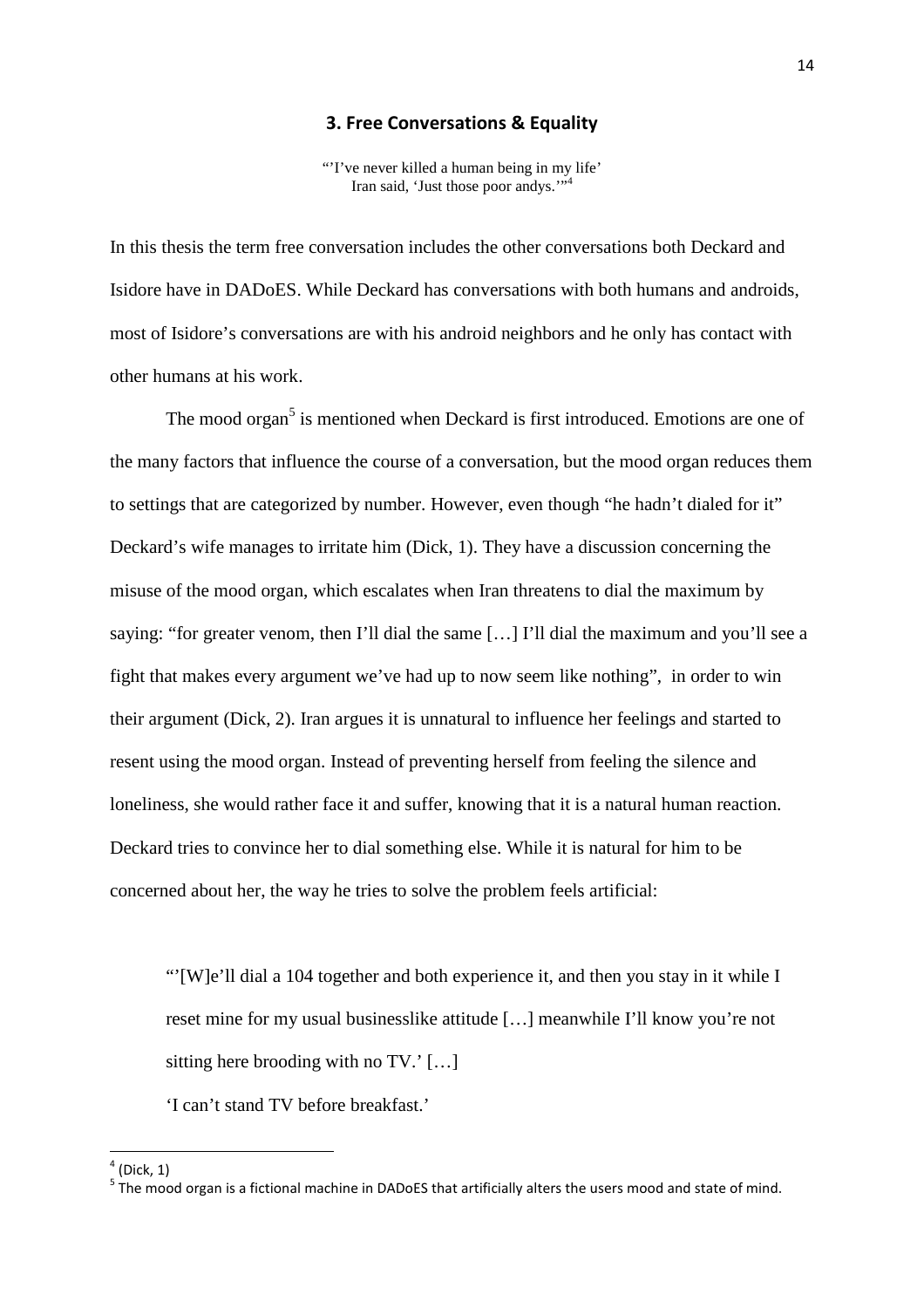'Dial 888 […] [t]he desire to watch TV, no matter what's on it.'

'I don't feel like dialing anything at all now,' Iran said.

'Then dial 3,' he said.

'I can't dial a setting that stimulates my cerebral cortex into wanting to dial! If I don't want to dial, I don't want to dial that most of all'" (Dick, 4).

Deckard's reliability on artificial emotions to get him through a conversation with his wife is similar to the way he puts on a businesslike attitude when he has staged conversations. "[T]he artificial simulation of emotion is normalized" by Deckard over his "'natural' expression" (Vint, 3). In this conversation Deckard does not let himself feel natural emotions and tries to stay in control by artificially altering his mood, creating distance between him and his wife.

This first conversation Deckard has with his wife sets the tone for an important issue raised in DADoES. When Deckard says that he never killed a human being in his life, Iran replies "just those poor andys" (Dick, 1). Deckard refuses to consider androids human beings and distances himself from them by referring to them as "it" or by their brain unit type. He also calls his sheep a "fake electric one", showing that this behavior also includes android animals (Dick, 2). Deckard confesses to his neighbor that "[he's] put as much time and attention into caring for it as [he] did when it was real […]" but that "[i]t's not the same" (Dick, 9). However, when Deckard gets close to Rachael he briefly lets go of this habit and refers to her as 'she', only to reduce her to 'it' again when he finds out she deceived him. According to Brand "[t]he way in which the robots are addressed and treated by humans, […] show the unequal relationship between the two" (12). This form of distinction separates man from machine and shows that in his free conversations Deckard also tries to maintain this boundary of inequality between androids and humans, thus allowing him to feel in control over his feelings towards them.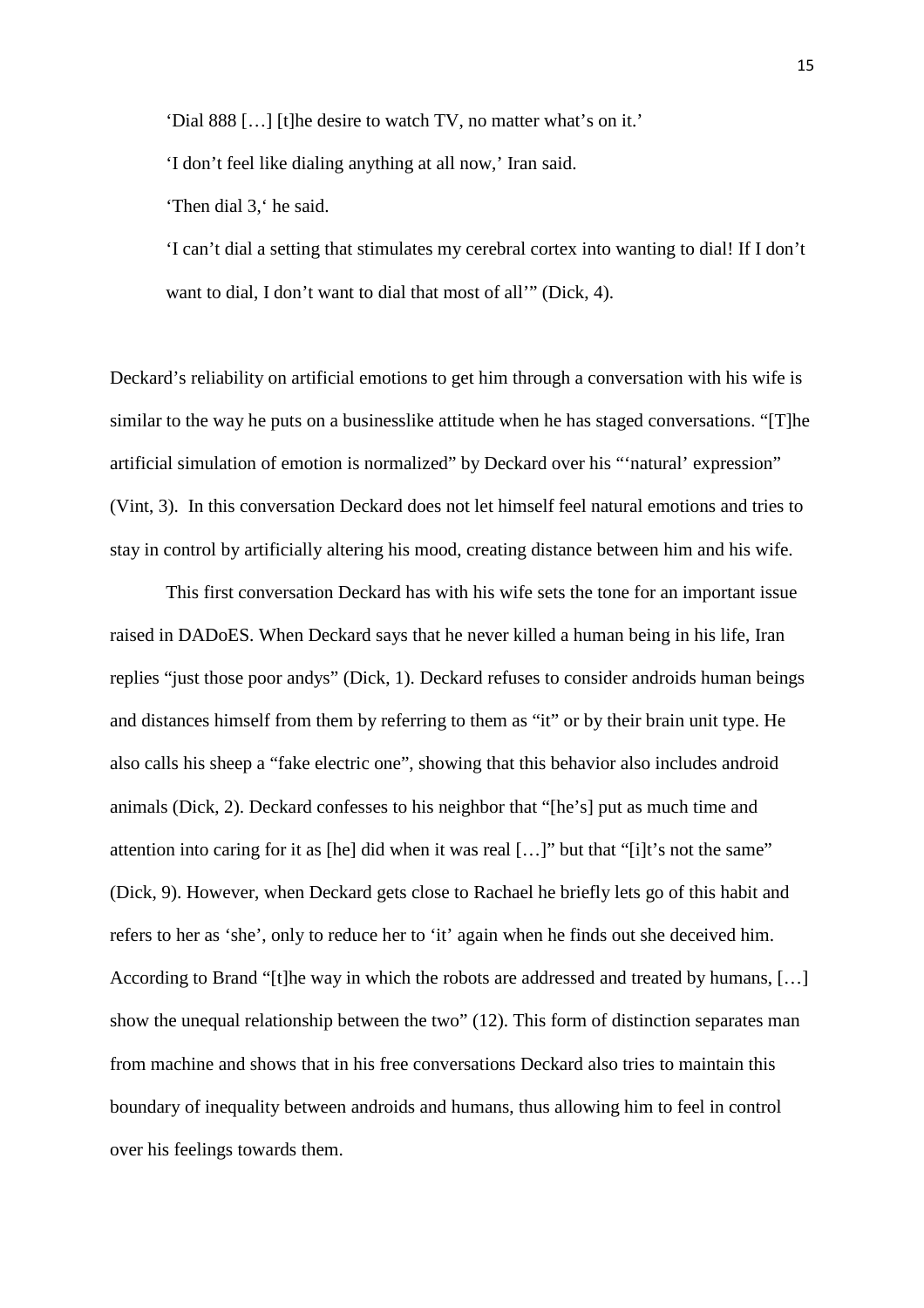Throughout DADoES Deckard is confronted by the concept of (in)equality. He trusts the Voigt-Kampff scale to distinguish humans from androids. However, in his first conversation with his boss, Inspector Bryant, his faith is tested. Bryant, a man with authority over Deckard, openly doubts the scale's ability to distinguish between humans and the latest android brain unit. Deckard attempts to defend the scale which is the only thing preventing androids from infiltrating into human society without being detected. However, if the latest android brain unit is able to pass the empathy test, it would also suggest they have become equal to humans when it comes to empathic abilities. By defending the test Deckard tries to "reclaim the disturbed hierarchy between human and machine" (Galvan, 419). However, Bryant is afraid of the consequences if a human is misdiagnosed as an android, telling Deckard "[y]ou'd be wrong, but by then they'd be dead" (Dick, 32). Deckard argues that "these individuals […] would all be […] in institutions" (Dick, 32), revealing that there are humans, schizophrenics, who could possibly be misdiagnosed. This statement contrasts the idea that humans are the superior race due to their empathic ability. Deckard is reluctant, but at the end of the conversation he leaves for the Rosen Company where he has his first free conversation with an android.

In Deckard's first conversation with Rachael he tries to distance the concept of human from that of the android by saying: "[a] humanoid robot is like any other machine; it can fluctuate between being a benefit and a hazard very rapidly" (Dick, 34). Rachael then asks him whether he has "no difficulty viewing an android as inert [...] so [he] can 'retire' it" (Dick, 34). He does not answer, but from this point on that Deckard's free conversations will alter his view on androids.

After testing Rachael, Deckard briefly believes that he misdiagnosed her. While he maintains his professional attitude, he is confused. Deckard eventually notices that Rachael keeps referring to the owl she claims is real as 'it', which suggests a lack of empathy typical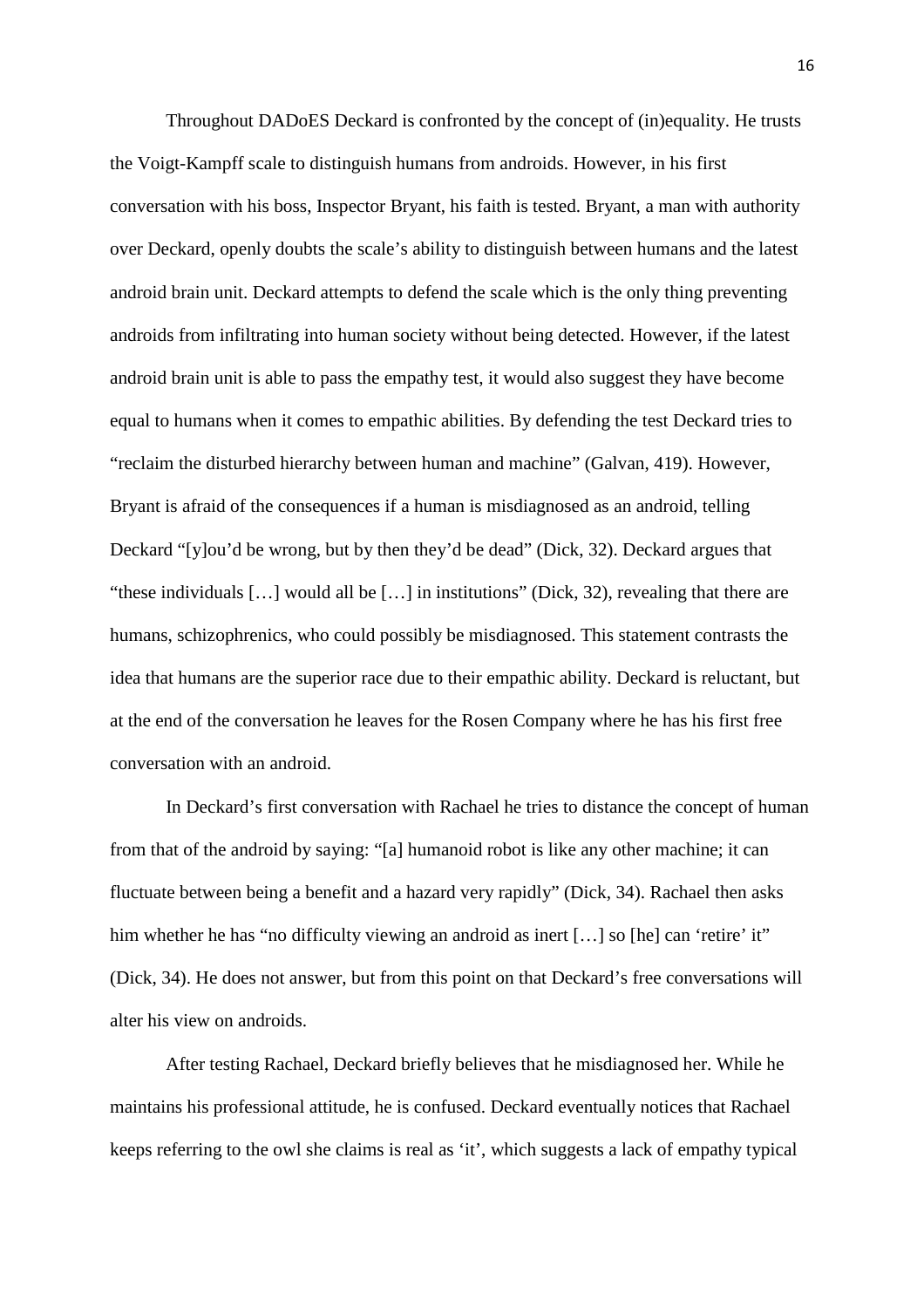for androids. However, he does not recognize how similar Rachael's attachment to a fake owl is to his relationship with his electric sheep. Her lack of empathy could be explained and her behavior towards an electric animal is similar to his own. At this point Rachael provides Deckard with an example of how similar androids and humans have become. However, Rachael's influence continues as she also manages to shed a new light on the extent of androids empathic abilities. After their first encounter Rachael calls Deckard and offers her help to catch the escaped androids. It is not unusual for her to make this offer, because as an android she would not feel empathy for other androids. However, when he accepts her offer she tries to stall him, offering to come by the next day instead. When Deckard offers to not retire the last three androids if she goes to a hotel with him that night, she does not hesitate and complies. Rachael seems intent on sabotaging Deckard's resolve to retire the androids, risking her own safety and dignity to protect them. She even says that she loves Deckard and that "[i]f [she] entered a room and found a sofa covered with [his] hide [she'd] score very high on the Voight-Kampff test" (Dick, 169). Rachael suggests that she can feel empathy for certain humans, showing her "humanlike qualities" (Brand, 14). By confessing that she and Luba Luft were close friends, Rachael suggests that androids also "exhibit what appears to be caring for their own kind" (Galvan, 414). Whether her ability to feel empathy comes forth from genuine emotions or the intellectual ability to identify with certain beings, she shows Deckard how close the gap between androids and humans is becoming.

Luba Luft takes on a similar role in educating Deckard. Rather than showing that androids feelings extend beyond the accepted standard, she makes Deckard doubt himself and his role as a bounty hunter. Before confronting her Deckard realizes that "[m]ost androids [he's] known have more vitality and desire to live than [his] wife" (Dick, 82). Luft is one of those androids and she attempts to convince him that he is an android with a fake memory. However, when she has the chance to kill him she does not, which is unlike Deckard's idea of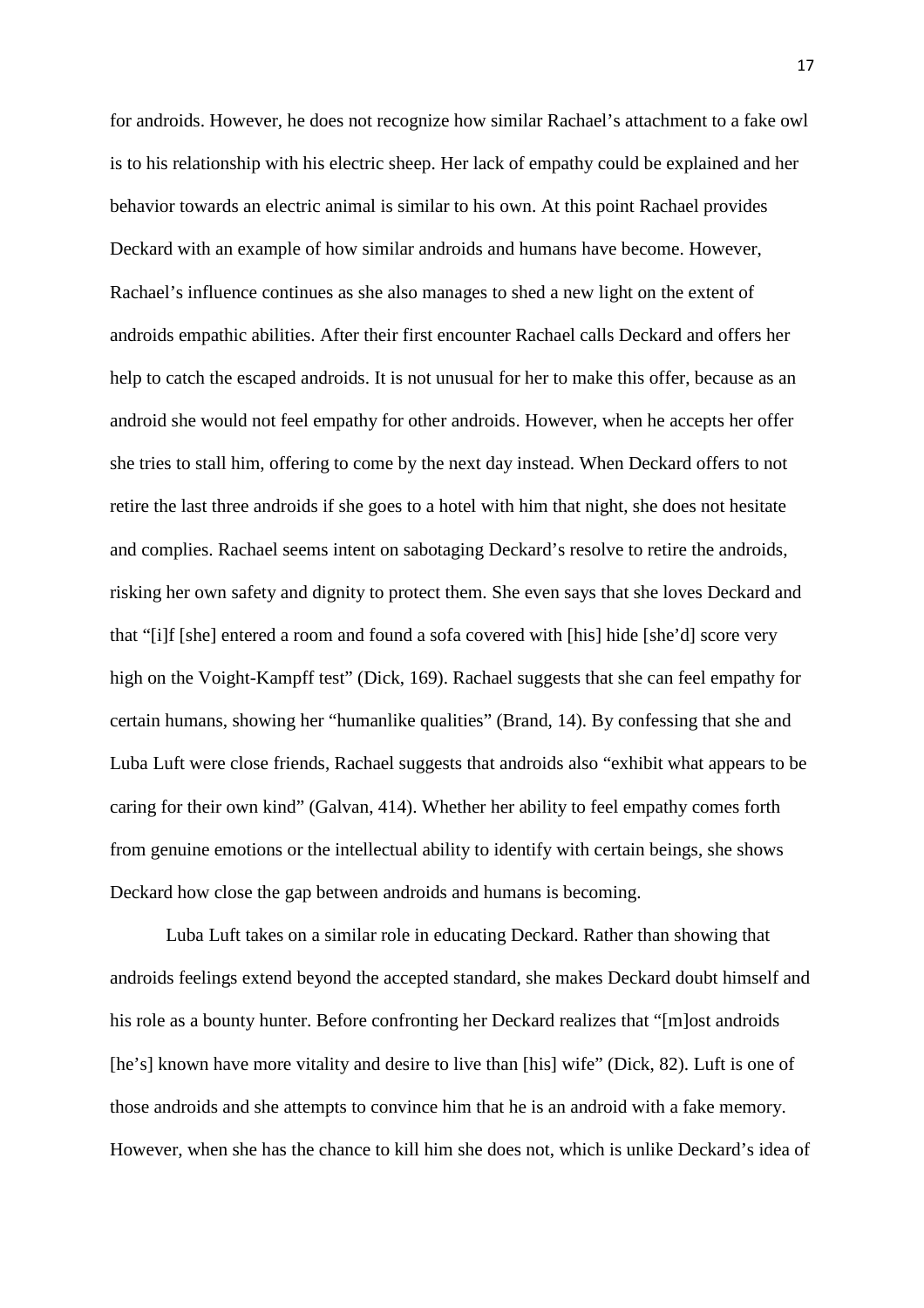android behavior. After Deckard buys her a book, Luft says something interesting about androids and humans:

 "[t]here's something very strange and touching about humans. An android would never have done that. […] I really don't like androids. Ever since I got here from Mars my life has consisted of imitating the human, doing what she would do, acting as if I had the thoughts and impulses a human would have. Imitating as far as I'm concerned, a superior life form" (Dick, 116).

It is ironic that Luft considers humans a superior life form, because she despises Resch. He does not match her idea of the human, whom she is trying to imitate. While in her general behavior she seems to have surpassed Resch at acting like a human, she is unable to become one, not because she is unwilling, but because society and empathy scales do not allow her to become one. Deckard realizes that Luft is not necessarily a danger to society, but instead willing to integrate and do what it takes to be successful in that. Deckard realizes that "the androids are not so different from humans after all, or that humans are not so different from androids" and that some androids appear to share desires similar to most humans (Brand, 17). While Luft spared Deckard's life, Resch becomes irritated and attempts to convince Deckard to retire Luft on the spot. Deckard says: "[r]etire it; kill it now […] [s]how it that it's right" (Dick, 116), which Resch uses as an incentive to kill her.

While Rachael shows Deckard that androids feel a kind of empathy and Luft shows him that androids are not necessarily a threat after they have gained their freedom, Resch shows Deckard the android human, "who is untroubled by the dissociative state required to retire androids" (Vint, 4). Resch redefines Deckard's opinion about the human. Even though they worked together for years, Resch does not hesitate to kill his boss, Garland. Before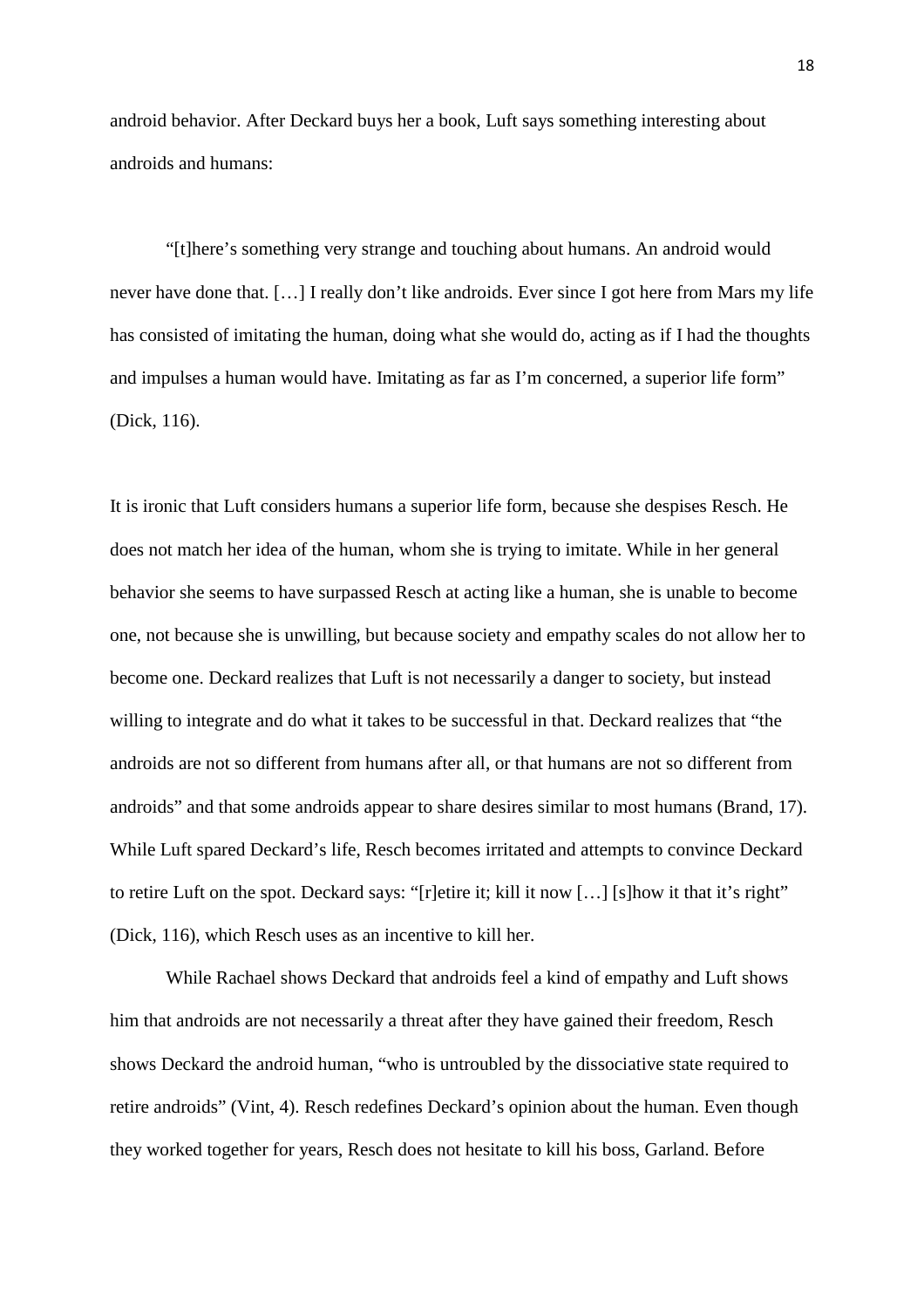Garland dies he convinces Deckard that Resch, unbeknownst to himself, is an android, by saying: "[o]therwise he couldn't live out a life as a bounty hunter, a human occupation – hardly an android occupation" (Dick, 106). However, because androids supposedly do not empathize with other androids they would make perfect bounty hunter according to Deckard. Garland's statement contradicts this theory. When Deckard realizes he is able to empathize with androids, Resch "perverts [his] empathy [...] into its opposite [...] into lust" (Galvan, 423). Because of his lack of empathy Resch is the perfect bounty hunter. However, it also makes him dangerous and after killing Luft, Deckard realizes that Resch likes to kill, saying to him "[a]ll you need is a pretext" (Dick, 119). While Rachael and Luft show Deckard the android who attempts to become like its creator, Resch shows the human who has become less empathic and more like an android.

Most of the conversations Deckard has seem to make him doubt his original point of view. First, he has to test the scale that he trusts to make the distinction for him and then he starts to empathize with certain androids. He finds it difficult to justify the lack of equality between androids and humans from an emotional perspective. While it is their lack of empathy that makes them dangerous, but in various conversations he has with them, they express the ability to emphasize. However, if empathy is no longer a means of distinction then nothing prevents androids from becoming human's equals in terms of social standing and rights. According to Barlow, "Deckard at least, does learn to respect the 'life' of the android" (77) when, in a conversation with his wife, he concludes that "[t]he electric things have their lives too" (Dick, 211).

If one only looks at Deckard's perspective of equality and how this changes, it might seem as if DADoES argues for equal treatment of humans and androids. However, when taking into account Isidore's point of view, one might come to a different conclusion.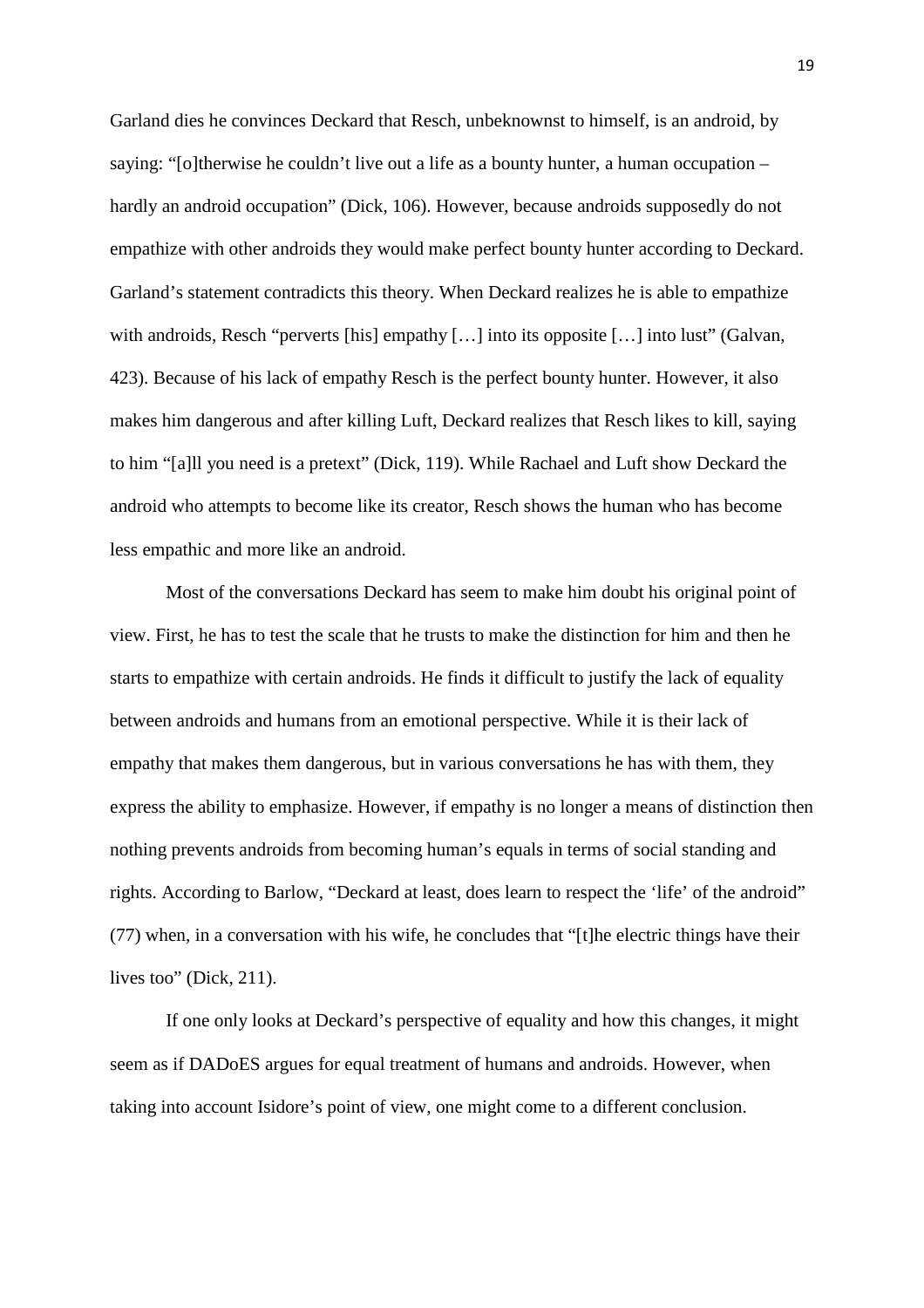Isidore's point of view is interesting due to his own social standing. "Like the androids, Isidore occupies a marginal ethical position in the novel", because he does not have equal rights to non-chickenhead humans. However, he is not an average chickenhead either, because he is smarter and able to keep a steady job. Even though he is not hunted and killed like androids, Isidore's position in society is one grey area, in which he is devoid of human contact outside of his work.

Isidore's job is bringing broken electric animals to a fake veterinary clinic and he has to bring in a malfunctioning cat. However, when he arrives at the clinic the cat turns out to be a real one. His boss asks him "[c]ouldn't you tell […] [d]idn't you notice the difference"(Dick, 67) and one of his co-workers confirms that "[t]o [Isidore] they're all alive, false animals included" (Dick, 67). When Isidore has to call the owner to tell her that the cat died, he struggles to have a proper conversation. This could be caused by his overall lack of social interaction. However, he also struggles to understand why the woman does not like the suggestion of getting a replacement that is an exact replica. This behavior does not seem to originate from a lack of empathy, but similar to not being able to distinguish a real from a fake animal it seems to come from the inability to see what makes them different and unique individuals. When he learns his neighbors are androids "he [doesn't] care" because "it [makes] no difference to him" (Dick, 141). He seems to understand there are differences between fake animals and real ones, and between androids and humans, but he is unable to recognize this difference and then act accordingly.

When Isidore first meets Priss Stratton, she seems to conform to the image of the victim android. She is afraid of Isidore and reluctant to let him get close. When Isidore accidentally confesses he is a chickenhead, Priss' attitude changes. Isidore tells her that "Mercer doesn't care about" IQ, to which she replies "you can count that as a major objection to Mercerism" (Dick, 57). Because Mercerism is based on the ability to feel empathy it would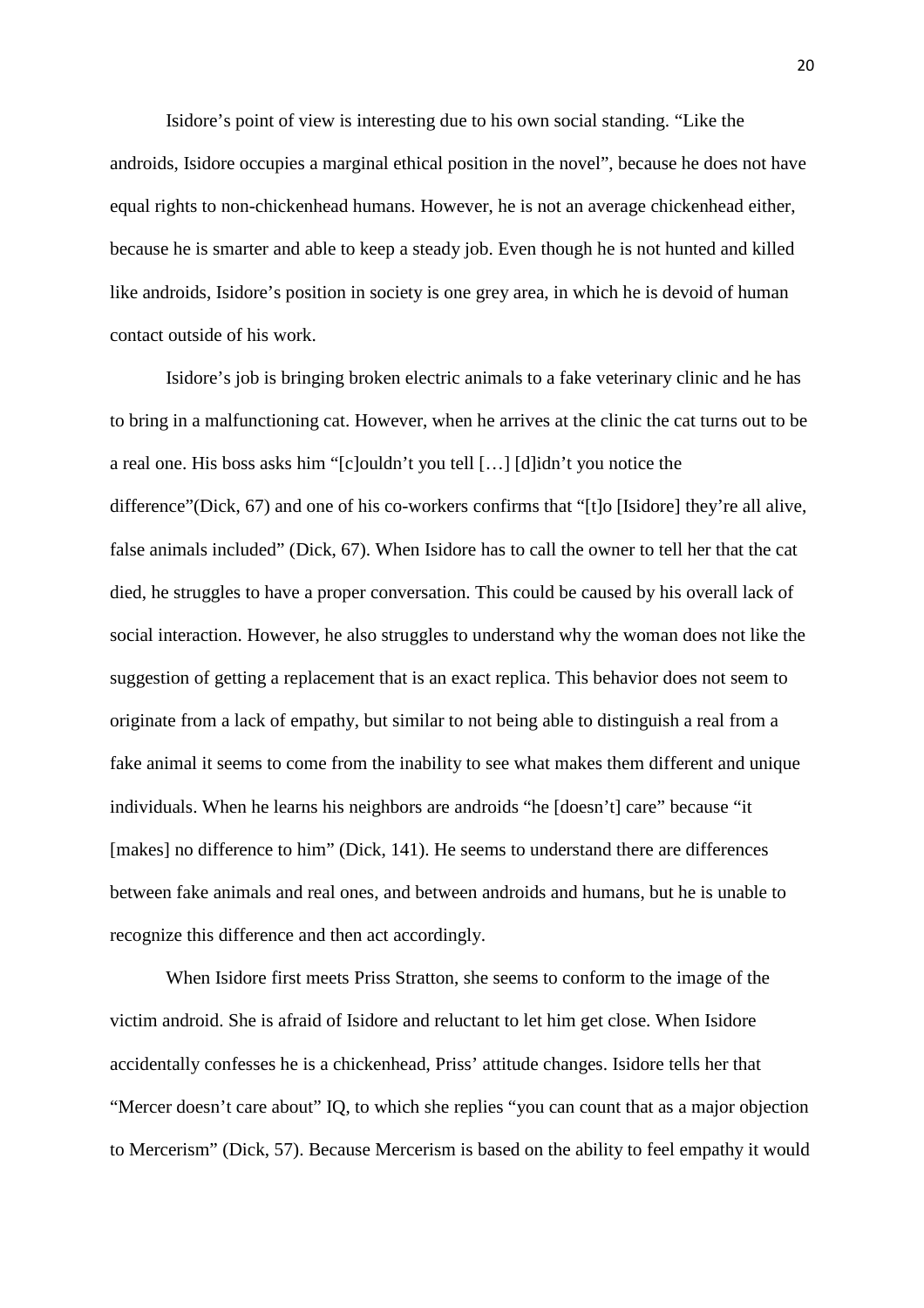be natural for androids to resent this human activity of fusing with Mercer. However, Priss also reveals her dislike of the lack of distinction between smart people and chickenheads. Most androids are smarter than humans, but are still unable to fuse. While this would mean that chickenheads occupy a higher social standing than androids, "[l]ike androids, Isidore is also treated badly by others" (Brand, 17). However, Priss, an android, also judges him for being a chickenhead. She makes several comments about his lacking intellect, suggesting his boss is someone who "doesn't exist outside [his] imagination" (Dick, 58) and saying "[m]ore of your chickenhead imagination […] [p]oor Mr Isidore" (Dick, 59). While empathy-wise Isidore is her superior, Priss seems to care only for the difference in intelligence. Isidore admits that he thinks she is "very superior" and wishes "[he] had an IQ like [hers]" (Dick, 142). Even though she is not a direct threat to him yet, it is obvious she does not respect or appreciate his efforts.

 While Priss, by being judgmental about Isidore's status as a special, shows the reader the less perfect side of androids, it is still something humans do as well. However, when Irmgard and Roy Baty, two other androids, move in with her it becomes clear from their conversations with Isidore that androids are not just victims of a system that targets their weak point, empathy. Initially, Irmgard scolds Priss for calling Isidore a chickenhead by saying "[t]hink what he could call you" (Dick, 138). However Roy is more calculated and willing to survive regardless of the cost. While commending Isidore for his loyalty, he does suggest they "kill Mr. isidore and hide somewhere else" (Dick, 144). When Isidore brings back a spider, the androids show the true extent of their lack of empathy when they decide to cut off four of its legs out of curiosity. They offer to pay Isodore its catalogue value, but fail to understand why he is upset. Even though Isidore has accepted their status as an android, the androids are unable to truly emotionally appreciate it. When Roy carelessly suggests to kill him and when Priss and Irmgard enjoy mutilating the spider, they "show that they on occasion may actually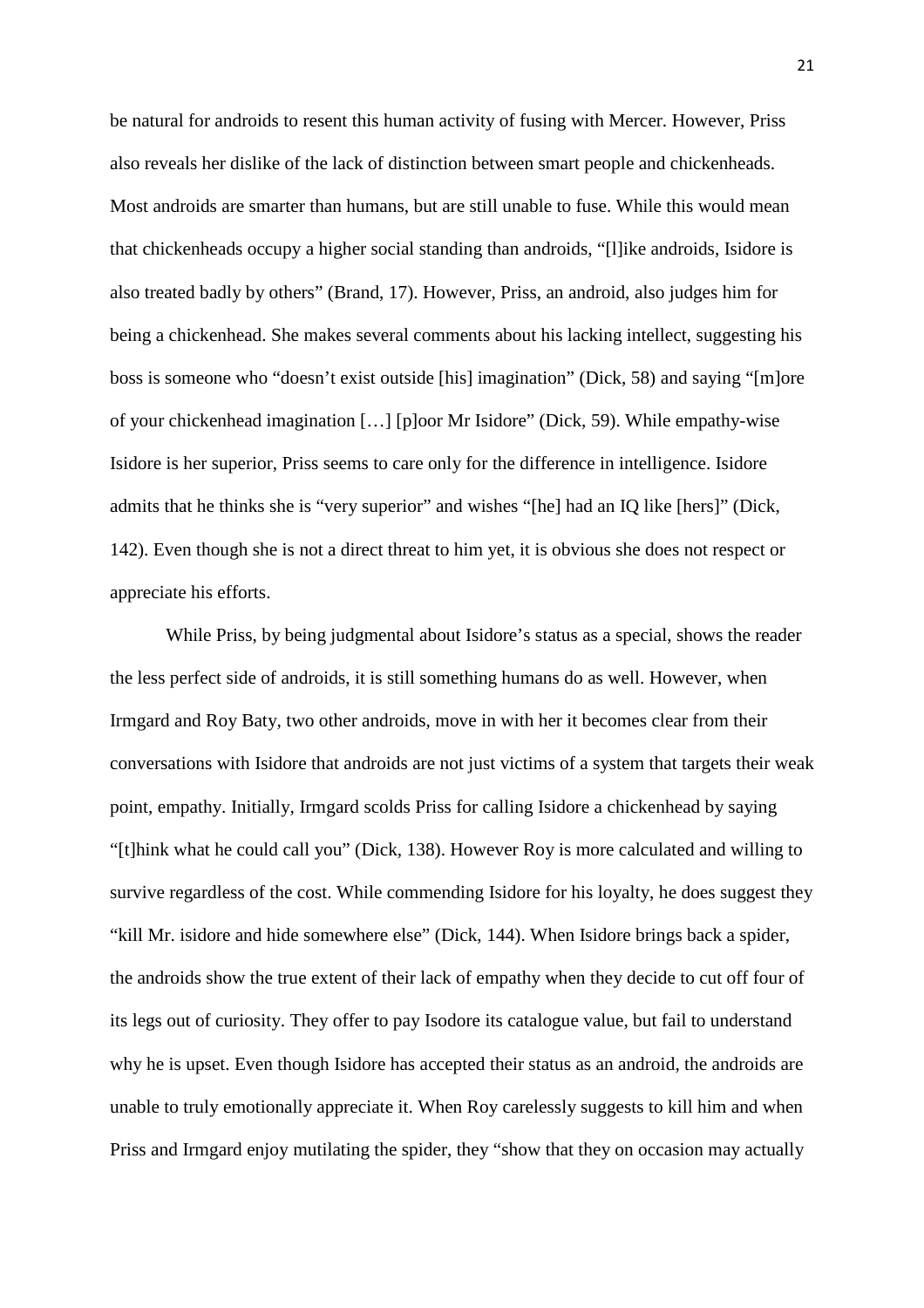pose a threat to humans […] [exposing] their less empathic side" (Brand, 19). While some of the androids Deckard encounters make the reader empathize with them, the androids Isidore encounters show why androids and humans are not equal.

Empathy plays a big role in the unequal treatment of androids in DADoES. If it were not for android's measurable lack of empathy and human's lack of empathy towards androids they might both have equal rights and social standing. Even though androids seem to be capable of feeling some sort of empathy or at least identifying with others, they do not meet the human standard. On the other hand, Resch's lack of empathy makes him an ideal bounty hunter and capable of maintaining the boundary of inequality between androids and humans. However, Deckard's growing empathy causes him to have difficulty doing his job, because "his work as a bounty hunter emerges not from the difference between humans and androids, but because there is not sufficient difference to maintain the economic exploitation upon which their world rests" (Vint, 4). However, inequality does not limit itself to the relationship between androids and humans. For example, Isidore as a chickenhead receives hardly any benefit from being human other than not being killed by bounty hunters. Even Deckard has to answer to superiors, is jealous of those who can afford a real animal and is used by the system, being paid just too little to not have to risk his life to retire androids and get the bounty money. However, they are "apart from being seen as a dangerous" also "deemed worth less than animals" (Brand, 13). When it comes to equality DADoES society is not even close to reaching a utopian ideal and rather presents a possible dystopian future to the reader.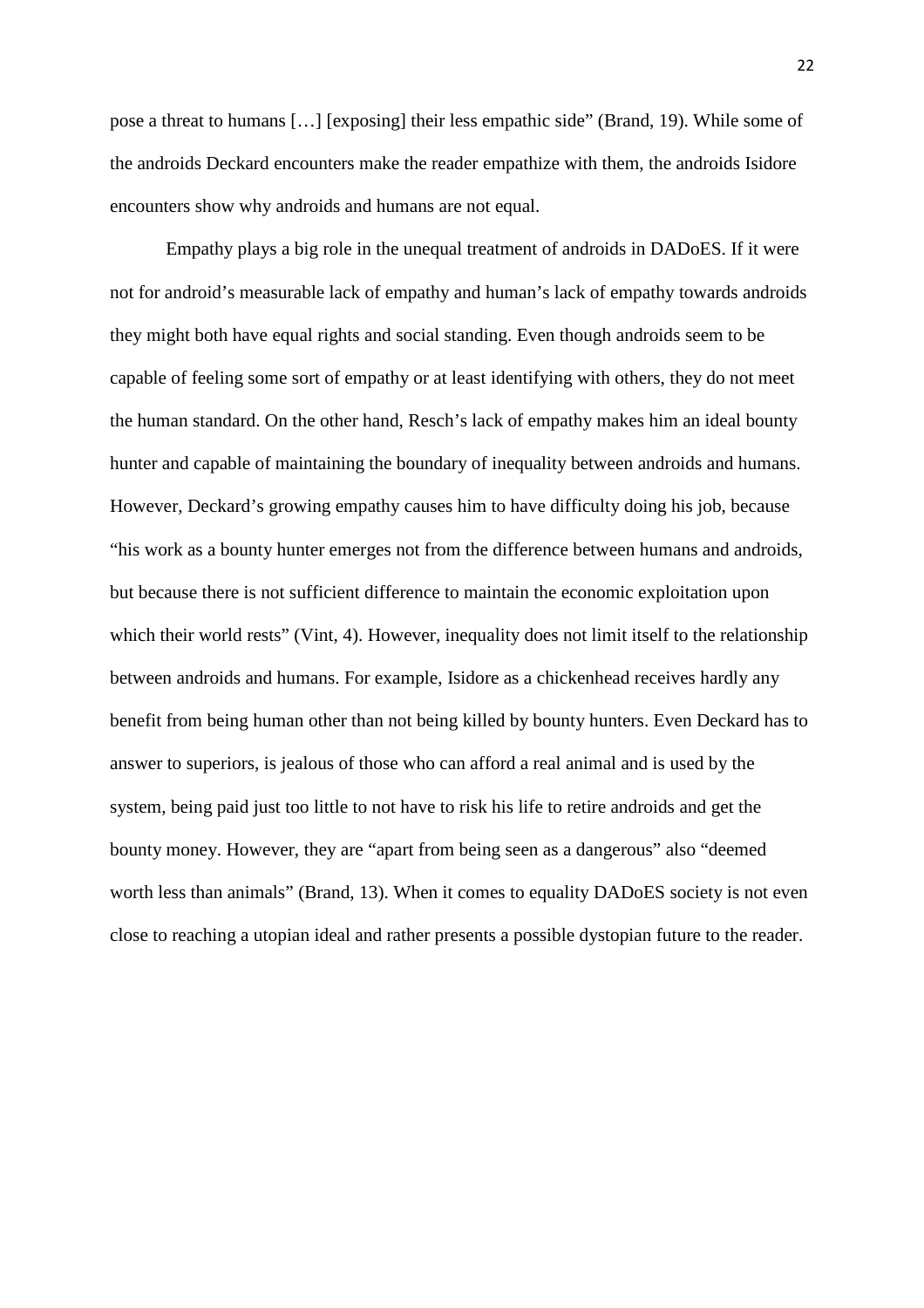#### **4. Discovering the Dystopia**

"The electric things have their lives, too. Paltry as those lives are."<sup>6</sup>

At the beginning of the novel Deckard and Isidore seem to be reasonably content with the quality of their life, even though it is far from perfect. However, DADoES society is initially not perceived by them as a dystopia. Considering that utopia and dystopia are matters of perspective, the conversations they have contribute to them eventually perceiving their world as a dystopia.

The inequality between humans and androids is the topic of most of these conversations. Deckard used to blindly trust the scale approved by authorities to distinguish androids from humans, but discovers that the scale's staged conversations are limited to trapping the android by detecting their lack of empathy. The scale does not take into account the androids intents and desires or their increased self-awareness. By having free conversations with androids and humans, Deckard begins to wonder whether androids deserve to die for acting upon their desire for freedom or whether DADoES "political authorities […] ostracize the android, since the android […] directly challenges the individuals perceived biological mastery over the machines" and uses inequality to remain functional (Galvan, 418- 19). Even though the distinction between humans and androids might be justifiable, due to "[s]omething 'human' […] always missing from them" (Barlow, 84) the androids in DADoES "have a life beyond [their] utilization" (Barlow, 76). According to Barlow, '[t]he greater conspiracy […] is destroying them all, human, chickenhead, android" (84).

Throughout the novel, Deckard struggles with his role in humanity's attempt to regain control over the android servant. Initially Deckard was able to cope with the moral impact that retiring androids had on him. However, through conversation he realizes that the line between android and human has blurred and is not as self-evident as he assumed. Advanced

 $<sup>6</sup>$  (Dick, 211)</sup>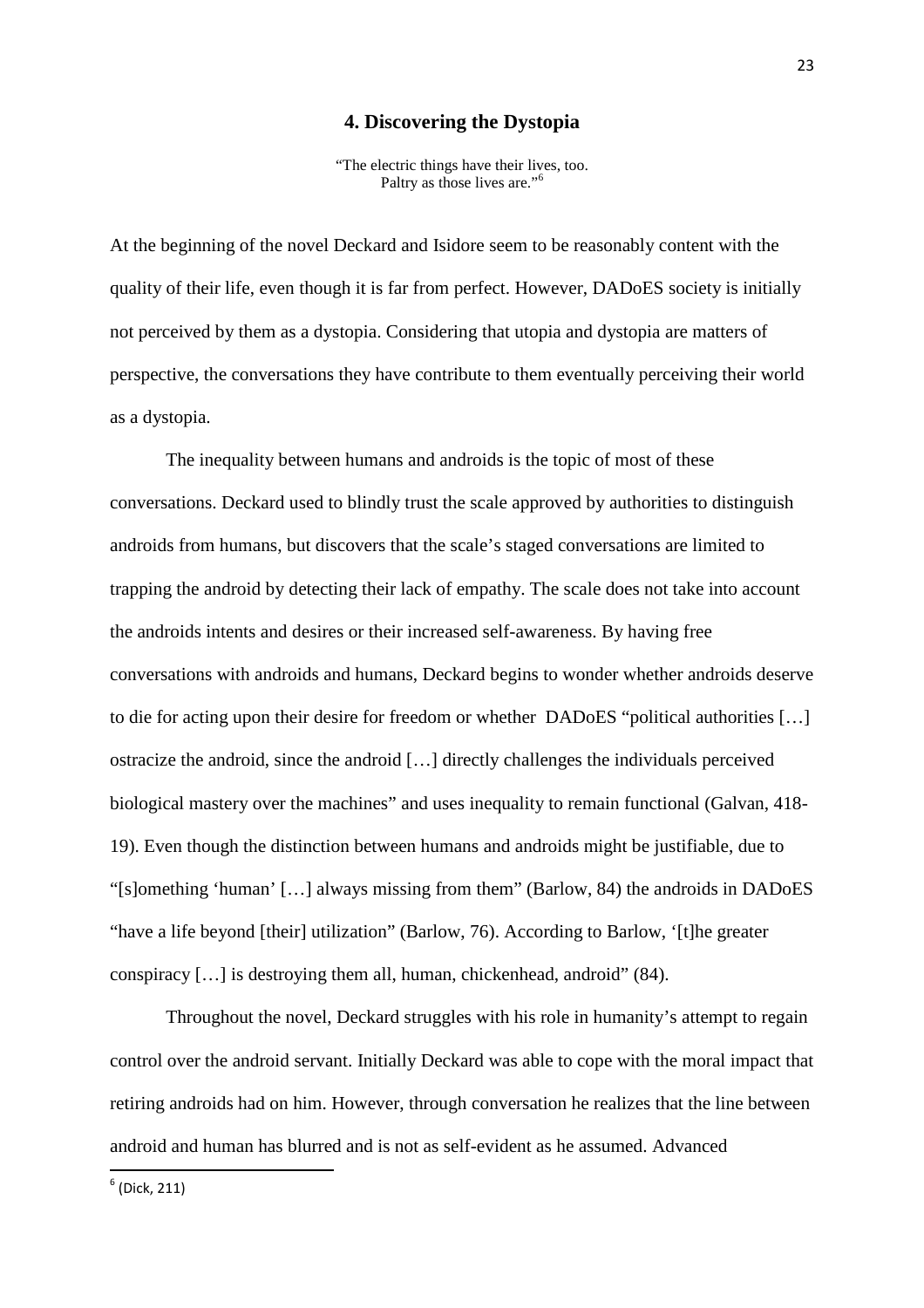technology seems to challenge humanity's unique place in society's hierarchy. However, it was humanity that created this technology in the first place. Due to Deckard's changed perspective on his job the society he lives in becomes a dystopia for him. Retiring androids now causes him significant emotional distress and money is no longer a sufficient compensation. His desire to buy a real animal and moving to Mars seem to be an attempt to run away from the immoral things he has done and the responsibility of having to decide another android's fate. Free conversation confronts him with the dystopian nature of his work and life.

On the other hand, Isidore has trouble understanding society's distinction between mechanic and organic and tries to hold on to both his faith and his android companions. His faith in Mercerism and the satisfaction he gets from fusing allow him to feel like a proper member of society. Fusing provides him with some of the social interaction he needs and Mercerism itself provides him with a moral guideline by which to live. However, the androids criticize his religion and like Buster Friendly attempt to prove it is a scam. In order to hold on to this social interaction he allows them to treat him like their servant and endures them undermining his faith. The revelation that Mercerism is a proven to be a scam, along with the androids showing why they are different from humans by torturing a spider, changes his perspective. His world becomes dystopian, when the religion he used to hold on to lost its credibility.

Deckard seems to be unable to cope with his newly gained perspective and wanders off in the desert. Before, Mercer told him that "[w]hat you are doing has to be done"(Dick, 193). In the Desert he feels like he has permanently fused with Mercer and has become him, a godlike figure. He attempts to convince himself it is the death of the goat that upsets him and not the deaths of the androids he killed. This seems to be Deckard's attempt to compensate for losing control over his feelings toward them and ease his conscience. When he seemingly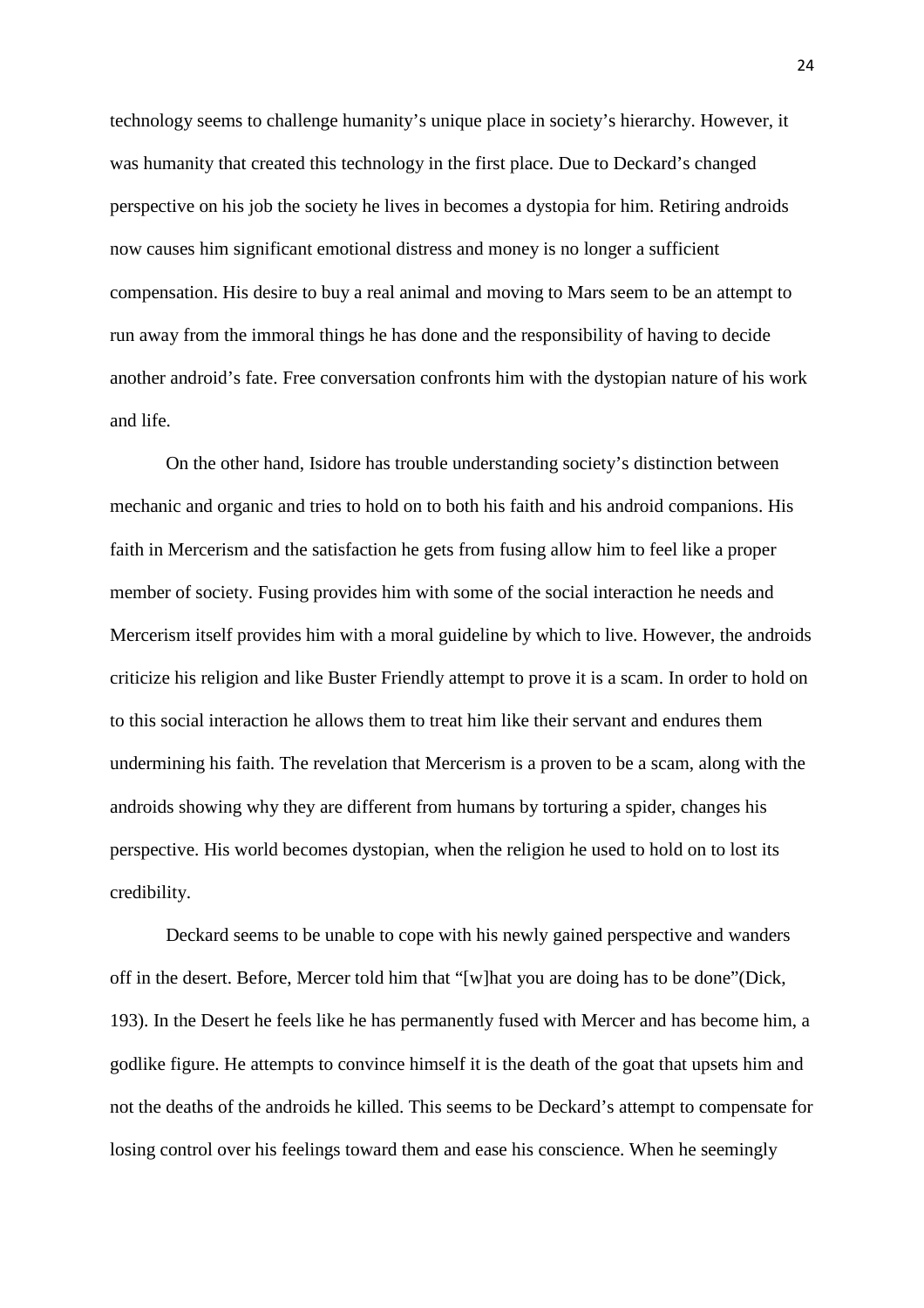finds a living frog, he is ready to return home. Only when the frog is exposed as a fake, is he willing to accept that the electric things have their lives too and most of all that ending those lives affects him. He stops fighting the aspects of his life that make it dystopian and gains some peace of mind. By accepting the frog, he acknowledges that technology has become advanced enough to have its own kind of life. Instead of forcefully trying to keep control over androids by enforcing the artificial boundary between them and humans, he lets go of it. He begins to accept androids and electric animals as part of the living scene of his society, which allows him to stop fighting its dystopian nature and rather start anew with a newly gained perspective

Isidore also needs divine intervention to come to terms with the news that Mercerism is fake. Mercer explains that because androids cannot join the fuse they look at it differently and realized it was fake. However, they did not understand that it did not matter whether Mercer was an ordinary man standing in a painted décor, because people will still continue to fuse, a feeling which they perceive as real, regardless of its origin. While he the possibility of losing Mercerism and the torture of the spider temporarily seem to drive him mad, he still attempts to protect the androids. When Deckard kills his neighbors he has to accept that androids, no matter how advanced, are different, sometimes dangerous, and unable to understand certain things humans can. He loses his android friends, but is able to make a new start due to his renewed faith in Mercerism and fusing.

Both Deckard and Isidore have to survive in a world in which technology becomes increasingly more advanced and both needed to change their view on their life and society, accepting it as it is instead of blinding themselves to the existence and the extent of the role of an essential part of it, namely androids. Deckard and Isidore's changing perspective on their lives are explored. However, there is a part of the world that the reader does not see, namely life in the Mars colony of which the reader only briefly catches a glimpse during a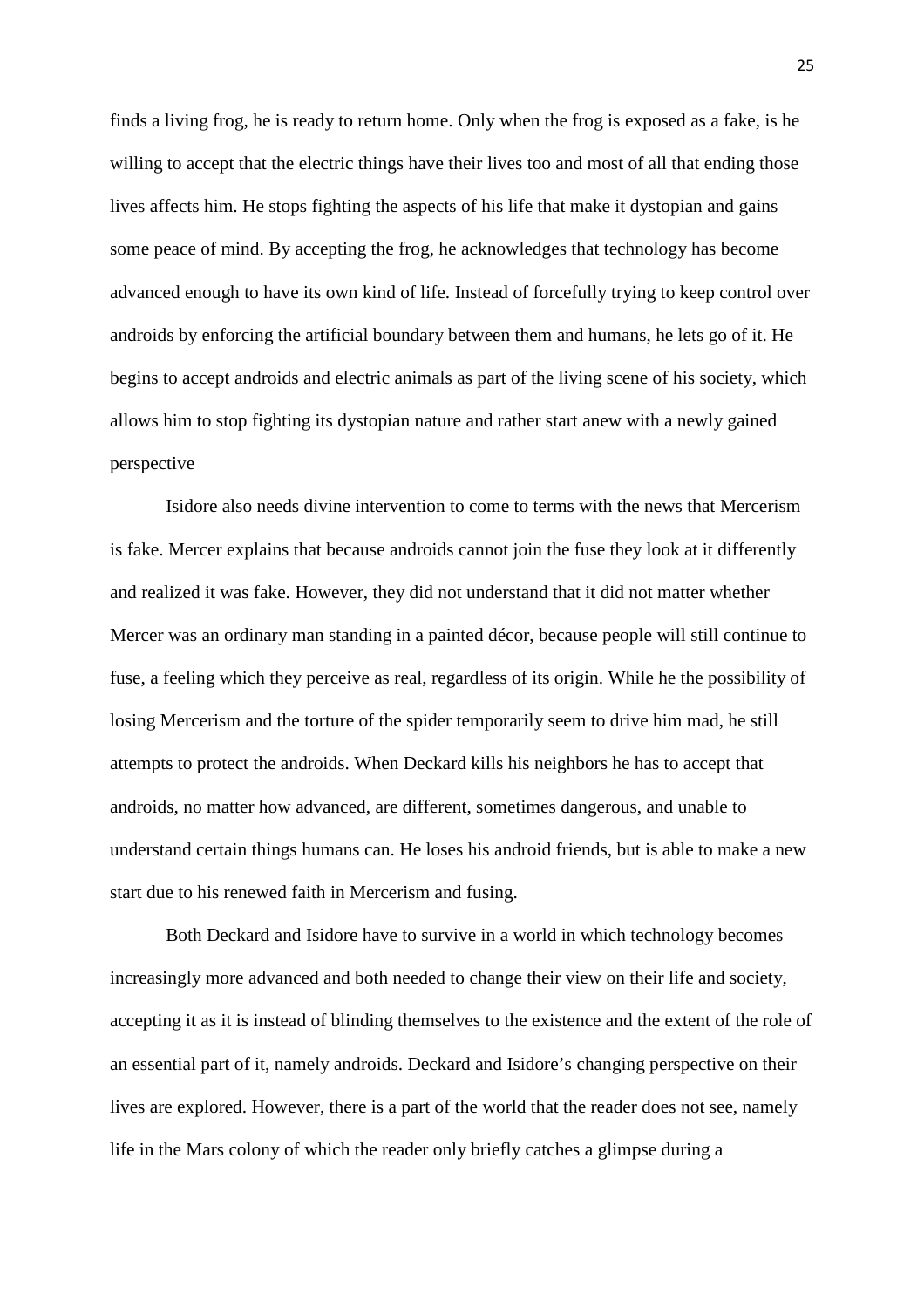promotional commercial on Isidore's TV. While Deckard and Isidore seem to view life on earth as less than ideal, even dystopian at some point, the life on Mars is idealized to the point where it seems to be utopian. However, shether the Mars colony really is a utopia is debatable, because all that is known about Mars is the small amount of information provided by the androids and humans who talk about it. While it might be a utopia for humans, it is not for the androids who want to escape. This suggests utopia is a matter of perspective. While the humans and specials who remained on earth might view their life as less than ideal, for the androids it is a better place, where they have a chance to be free of human control.

By buying a real animal or holding on to android companions, both Deckard and Isidore have been trying to create their own utopia within a dystopian world. In the end Isidore's faith in Mercerism, one of the most important things in his life is restored. On the other hand Deckard fights the dubious ethics of his work by buying a real animal. "[He] will discard an electric sheep for a real goat", but when this animal is killed he "ends up with an electric toad" and is forced to acknowledge he gained nothing from killing the androids (Easterbrook, 27).

The problems that DADoES post-human society is facing while having to keep redefining what is human in order to remain unique and in control of their creation, are thought provoking. As science fiction "it has the unique characteristic of taking important issues of today and situating them in a different setting from a different viewpoint" (Mous). When DADoES was first published in 1968 it might have been a response to the increased interest in technological advancement and its consequences. DADoES's world portrays a possible future for everyone on Earth in which technology is forcing humanity to define itself. This issue might be even more relevant nowadays as contemporary society's technology has advanced in a way which might allow DADoES future society to become a reality at some point. This makes the implicit questions that DADoES asks the reader, such as whether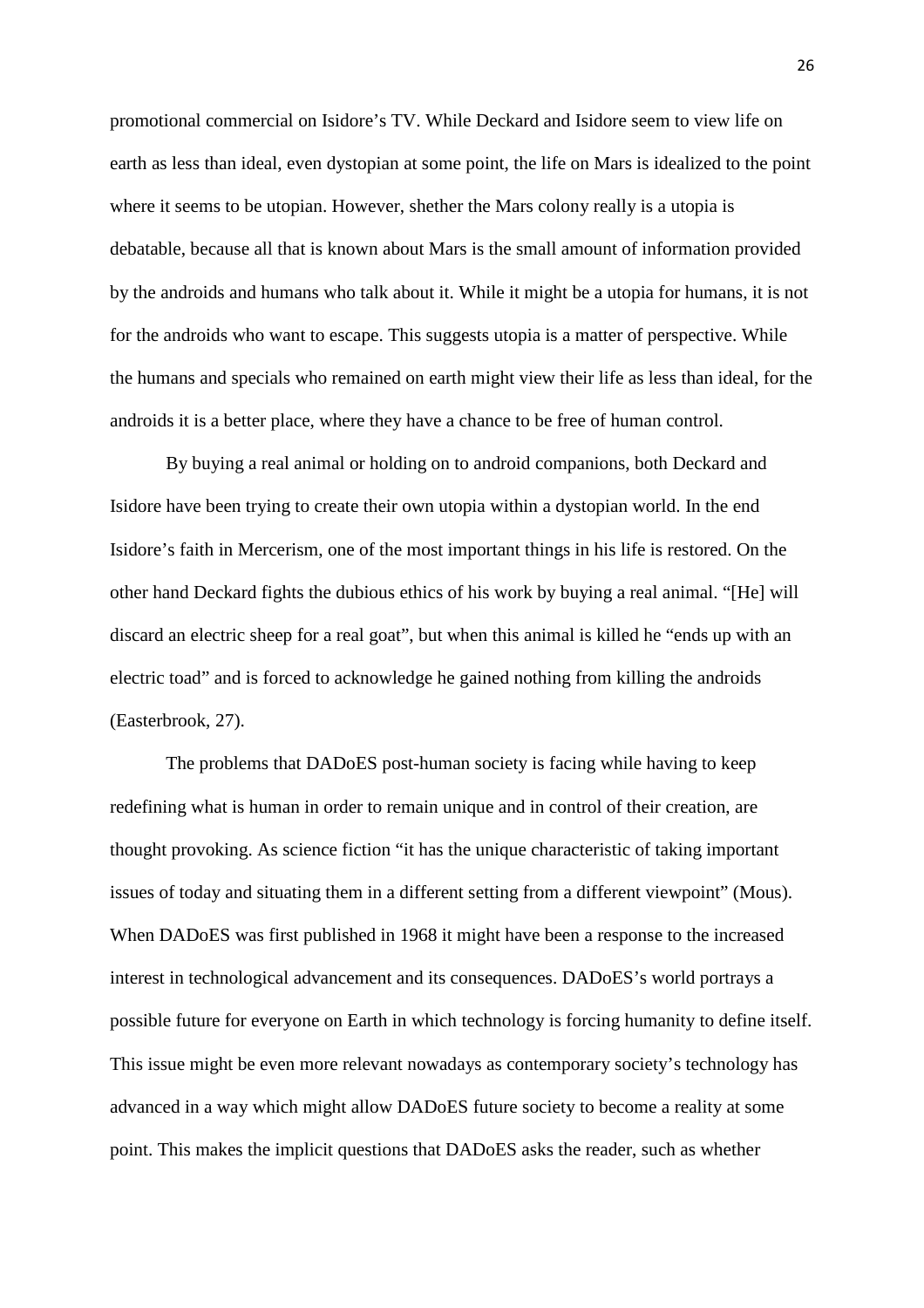androids and humans should be equal and whether humans have the right to control their own creation despite it having evolved beyond their original design as servants even more important. However, Dick does not seem to explicitly answer these questions and instead provides the reader with Deckard and Isidore's perspective on these issues. These are two limited perspectives, yet they are still thought provoking enough to make a contemporary reader wonder about the consequences of technology becoming increasingly more advanced.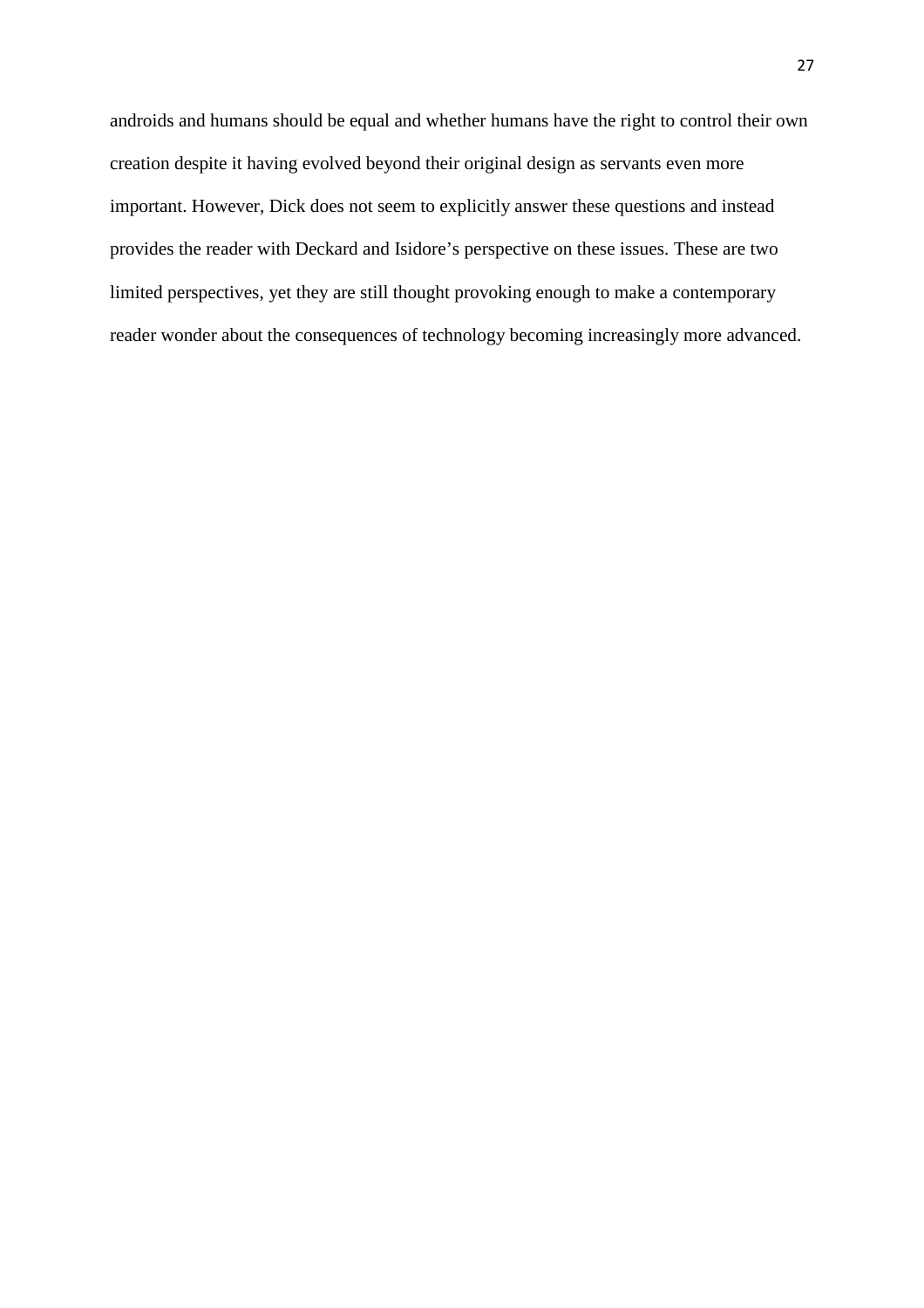# **5. Conclusion**

The conversations Deckard and Isidore have with others change their perspectives on the quality of their life, the questionable way in which their society functions, and make them view their society as a dystopia. Deckard has conversations with androids and humans that make the distinction between human and android seem artificial, because androids appear to have evolved beyond what their human creators intended them to be, making it more difficult for him to justify what he does for a living. The staged language of the Voigt-Kampff test is used as a tool to help maintain control over androids and uses empathy as a condition. On the other hand Isidore, who treats everyone, human or android, the same and is generally unable to properly distinguish man from machine, is introduced to the darker side of the android. His interactions with his new neighbors test his faith in Mercerism and provide the reader with a contrast to the seemingly empathic androids Deckard encounters.

Both Deckard and Isidore are forced to redefine their definitions of the android and the human in this post-human society, along with the reader. The conclusions Deckard and Isidore reach allow them to accept that they are living in a dystopian world that functions by exerting control over androids and only allows certain people to emigrate to the seemingly utopian Mars colony. Through their interactions with androids both realize that their future version of Earth has become a dystopia and through their conversation with Mercer they learn to accept their imperfect lives. While the reader is left with the image of DADoES's posthuman future Earth and its implications, both Deckard and Isidore seem to accept their society as it is and attempt to make a new start in life.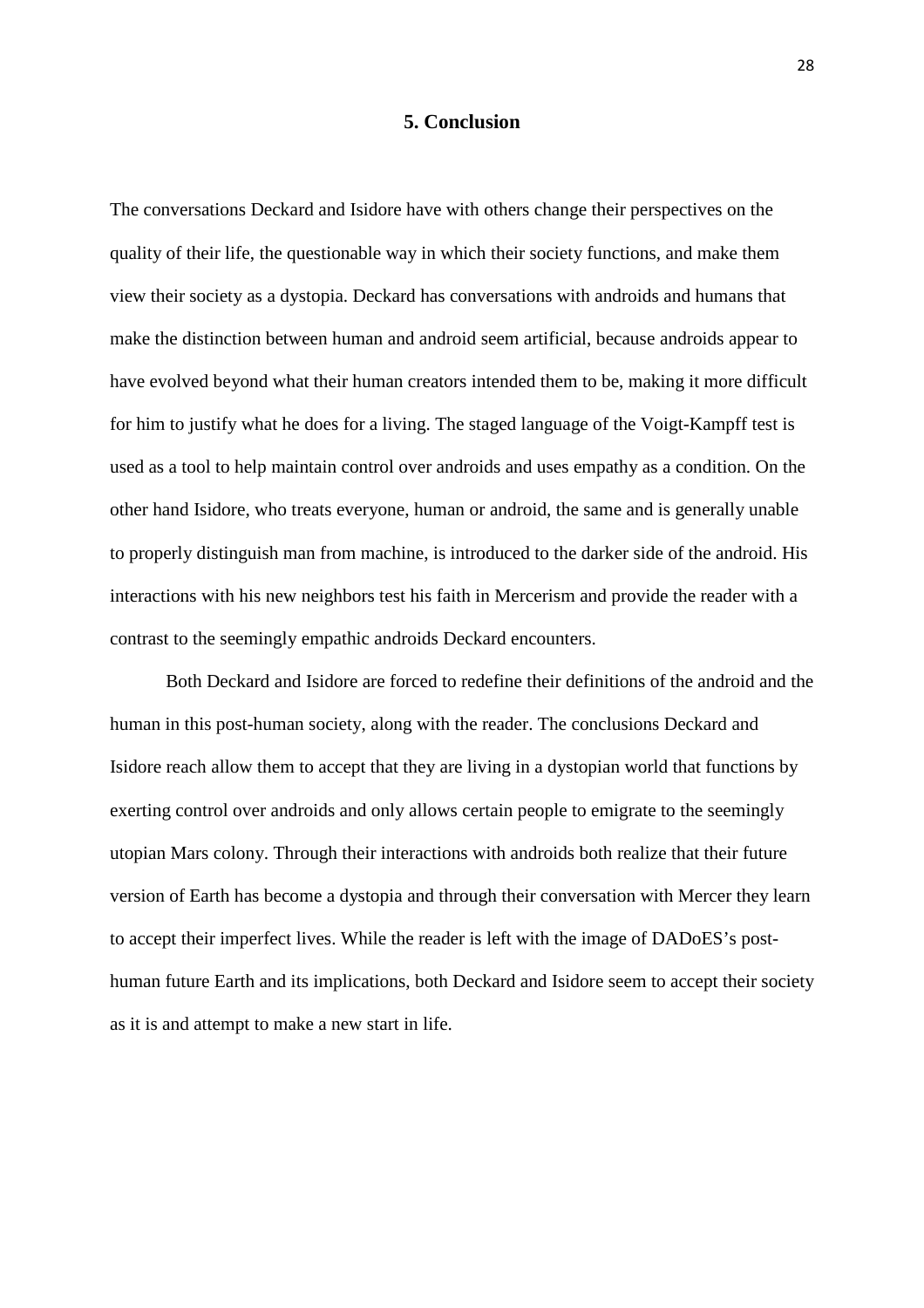# **6. Bibliography**

- Barlow, Aaron. "Philip K. Dick's Androids: Victimized Victimizers". *Retrofitting Blade Runner: Issues in Ridley Scott's Blade Runner and Philip K. Dick's Do Androids Dream Of Electric Sheep?*. University of Wisconsin Press, 1997. Web. Nov. 11, 2013.
- Brand, Maria. "Empathy and Dyspathy between Man, Android and Robot in *Do Androids Dream of Electric Sheep*? By Philip K. Dick and *I, Robot* by Isaac Asimov". Lund University, 2013. Web. Nov. 11, 2013.
- Dick, Philip K. "Do Androids Dream of Electric Sheep?". *Orion Publishing Group*, 2007. Print. Nov. 11, 2013.
- Easterbrook, Neil. "Dianoia/Paranoia: Dick's Double 'Imposter'". *Philip K. Dick: Contemporary Critical Interpretations.* Greenwood Press, 1995. Web. Nov. 12, 2013.
- Galvan, Jill. "Entering the Posthuman Collective in Phillip K. Dick's 'Do Androids Dream of Electric Sheep?'" *Science Fiction Studies*, Vol. 24, No. 3, pp. 413-429. Nov., 1997. Web. Nov. 12, 2013
- Hellerung, Søren. "The inhumanity of Dystopia". N.p., 2005. Web. Jan. 22, 2014. <http://rudar.ruc.dk/bitstream/1800/1561/3/The\_inhumanity\_of.pdf>
- Mous, Ann Y. "The Conflict Between Science and God in Do Androids Dream of Electric Sheep". N.p., n.d. Web. Jan. 22, 2014.
- Plura, Angela. "Do Androids Dream of Struggling with Identity". N.p.,n.d. Web. Nov. 10, 2013. <http://webpage.pace.edu/ap91335n/androidsrewrite.docx>
- Seegert, Alf. "Ewe, Robot". *Phillip K. Dick and philosophy: Do androids Have Kindred Spirits*, pp. 39-49. Open Court Publising Company, 2001. Web. Nov. 22, 2013.
- Shelton, Robert. "Utopia and Dystopia." *Encyclopedia of Science, Technology, and Ethics*, n.d. Web. Jan. 22, 2014.